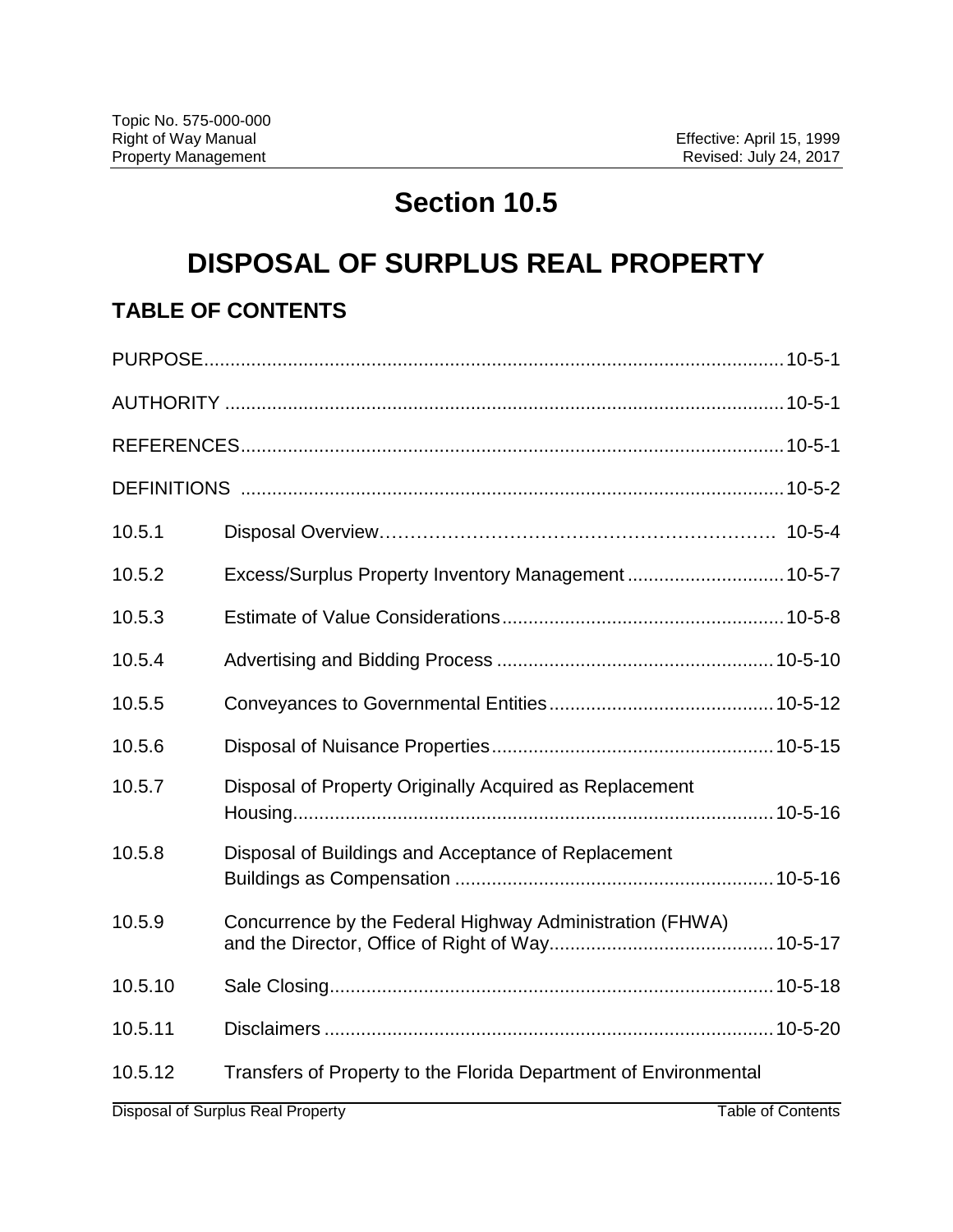| Topic No. 575-000-000      |                           |
|----------------------------|---------------------------|
| <b>Right of Way Manual</b> | Effective: April 15, 1999 |
| <b>Property Management</b> | Revised: July 24, 2017    |
|                            |                           |
| 10.5.13                    |                           |
| 10.5.14                    |                           |
|                            |                           |
|                            |                           |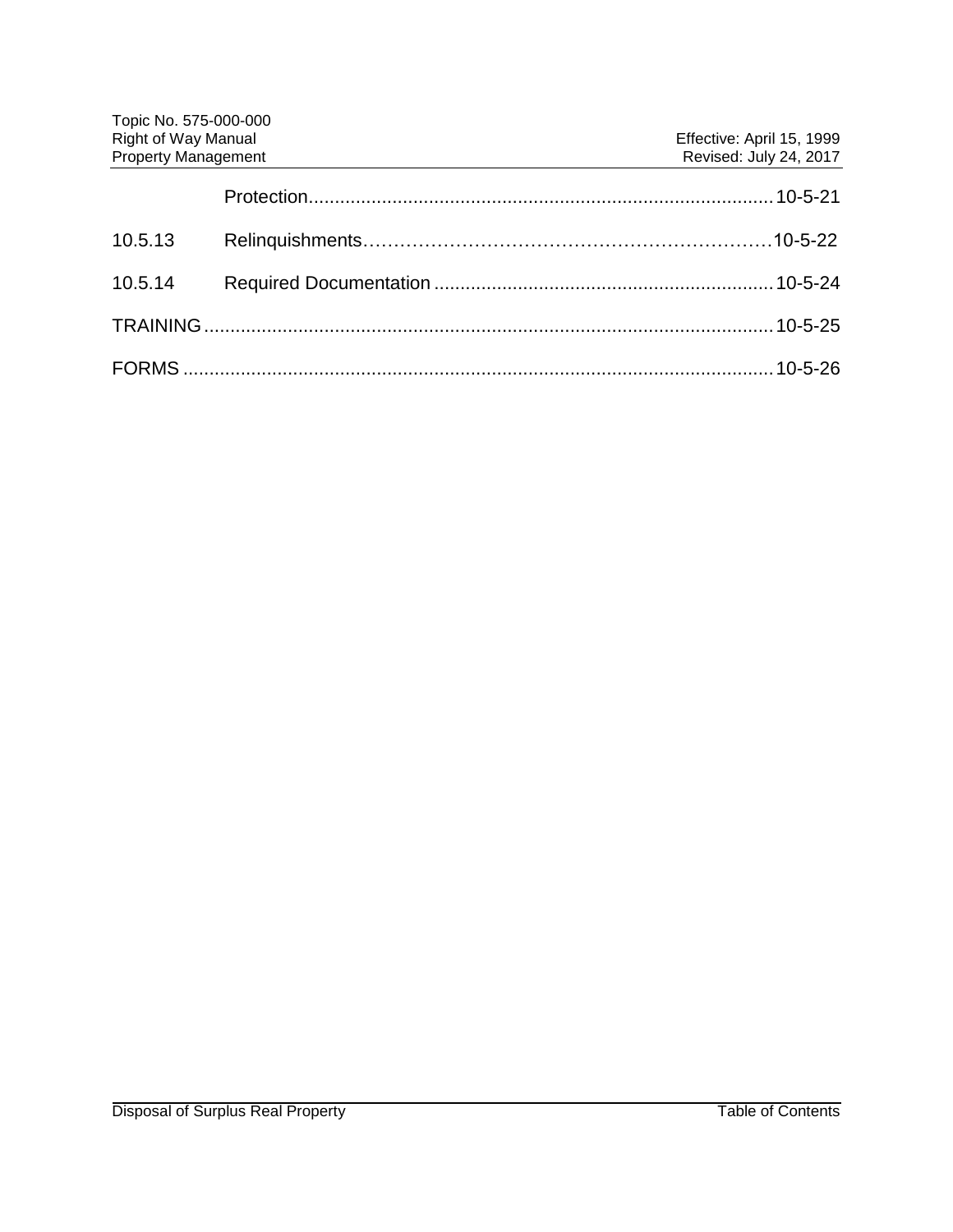## **Section 10.5**

## **DISPOSAL OF SURPLUS REAL PROPERTY**

#### **PURPOSE**

To establish uniform procedures for the disposal of real property owned by the Florida Department of Transportation (FDOT) that is not needed for the present or future construction, operation, maintenance, or mitigation of a transportation facility; processing a disclaimer renouncing FDOT's interest, if any, in property for which it has no actual interest; transferring property to the Florida Department of Environmental Protection (FDEP) that was acquired for a transportation purpose but is no longer used or needed for that purpose; and the disposal of buildings when FDOT accepts the construction of a replacement building totally or partially in lieu of cash.

## **AUTHORITY**

Section 20.23(3)(a), F.S. Section 334.048(3), F.S.

#### **REFERENCES**

23 Code of Federal Regulations (CFR) § 710, Subpart D 23 CFR § 620.203(f), (i), and (j) 23 CFR § 810.106(a)(6) 23 CFR § 810.106(a)(4) 23 CFR § 1.23 23 CFR § 771 40 CFR §745 FAST Act §1423 Section 73.013, F.S. Section 216.177, F.S. Section 253.03(1), F.S. Section 270.11, F.S. Section 287.055, F.S. Section 337.023, F.S. Section 337.25, F.S. Section 337.26, F.S. Section 337.27, F.S. Section 404.056(5), F.S. Chapter 120, F.S.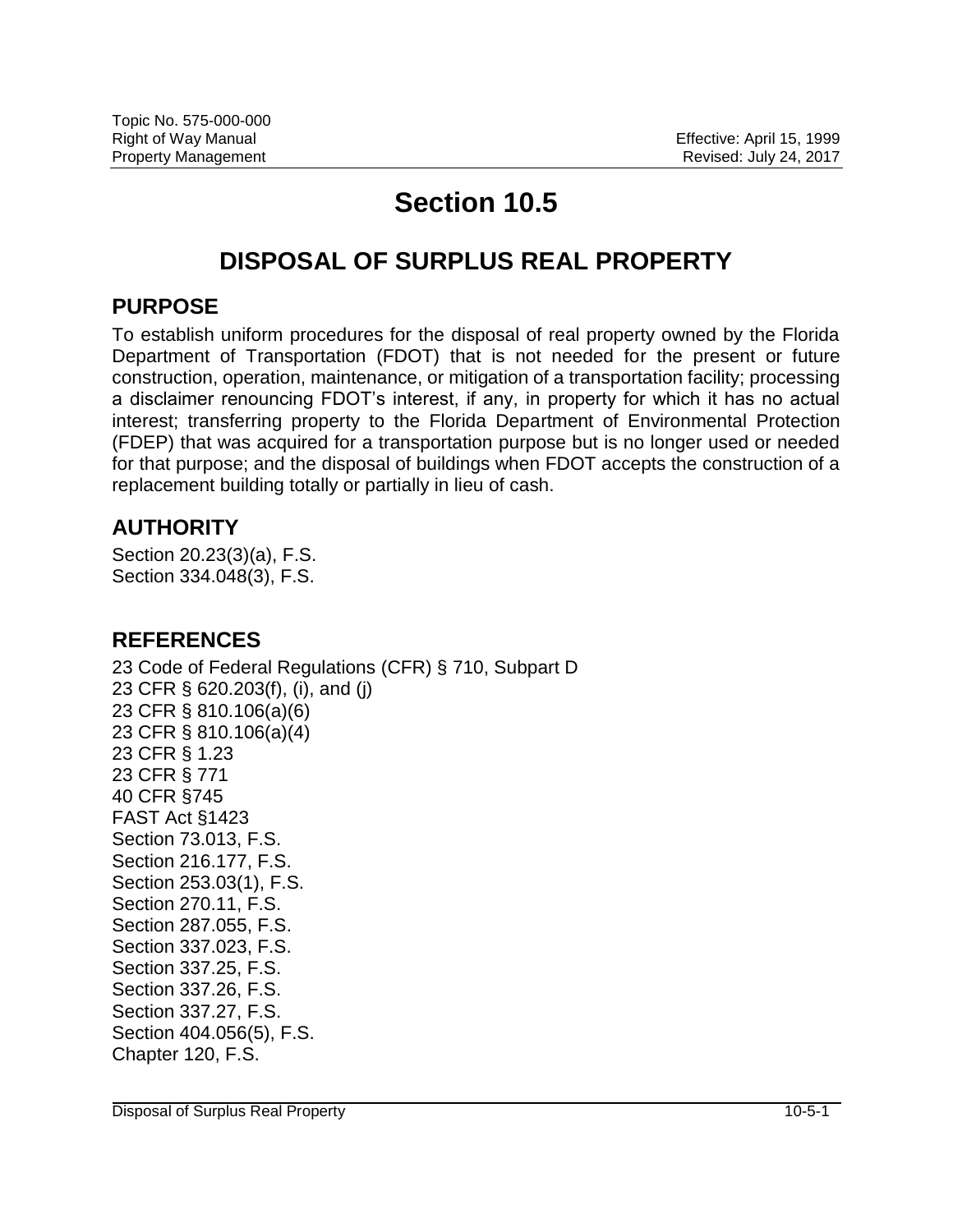| Topic No. 575-000-000      |                           |
|----------------------------|---------------------------|
| Right of Way Manual        | Effective: April 15, 1999 |
| <b>Property Management</b> | Revised: July 24, 2017    |

EPA Pamphlet, Protect Your Family From Lead in Your Home Right of Way Manual, Section 6.1, Appraisal and Appraisal Review Right of Way Manual, Section 7.5, Legal Documents and Land Acquisition Closing Right of Way Manual, Section 10.1, Inventory of Properties Acquired Through the Right of Way Process; Rodent Control Inspections; Maintenance Right of Way Manual, Section 11.1, Funds Management Right of Way Manual, Section 11.3, Right of Way Records Management Topic No. 000-010-004, Interests In Real Estate Topic No. 350-090-315, Buildings, Land and Land Improvements – Fixed Capital Outlay Topic No. 650-000-001, PD&E Manual, Part 1, Chapter 2 **Form 650-050-12, Type 1** Categorical Exclusion Checklist

## **DEFINITIONS**

**Agent's Price Estimate:** An estimate by an FDOT Right of Way Agent/Specialist of the amount of just and full compensation for a noncomplex, low value parcel (\$50,000 or less).

**Appraisal:** The report of a value estimate prepared in compliance with the Uniform Standards of Professional Appraisal Practice (USPAP) and found to be a report that can be used to make a prudent business decision. This can include a Value Finding for noncomplex, vacant land appraisals in accordance with *Section 6.1, Appraisal and Appraisal Review*.

**Disclaimer:** A legal instrument that states that FDOT claims no interest in a property. A disclaimer is used primarily to clear a cloud(s) on a title. The name of a grantee or consideration is not required to validate this document. An appraisal is not necessary and no compensation is paid to FDOT for the disclaimer.

**Excess Property:** FDOT-owned property, of any value, located outside of the current operating right of way limits, but for which the District Secretary or designee has not determined its future transportation use. This may include uneconomic remnants, remnants created when design or construction requirements change after acquisition, and remnants resulting from a voluntary acquisition of a remainder property.

**Federal Aid Project:** A FDOT construction project funded in whole or in part with federal funds.

**Governmental Entity:** A federal, state, county, municipal or other entity that independently exercises any type of federal, state, or local governmental function. This term does not include nonprofit organizations.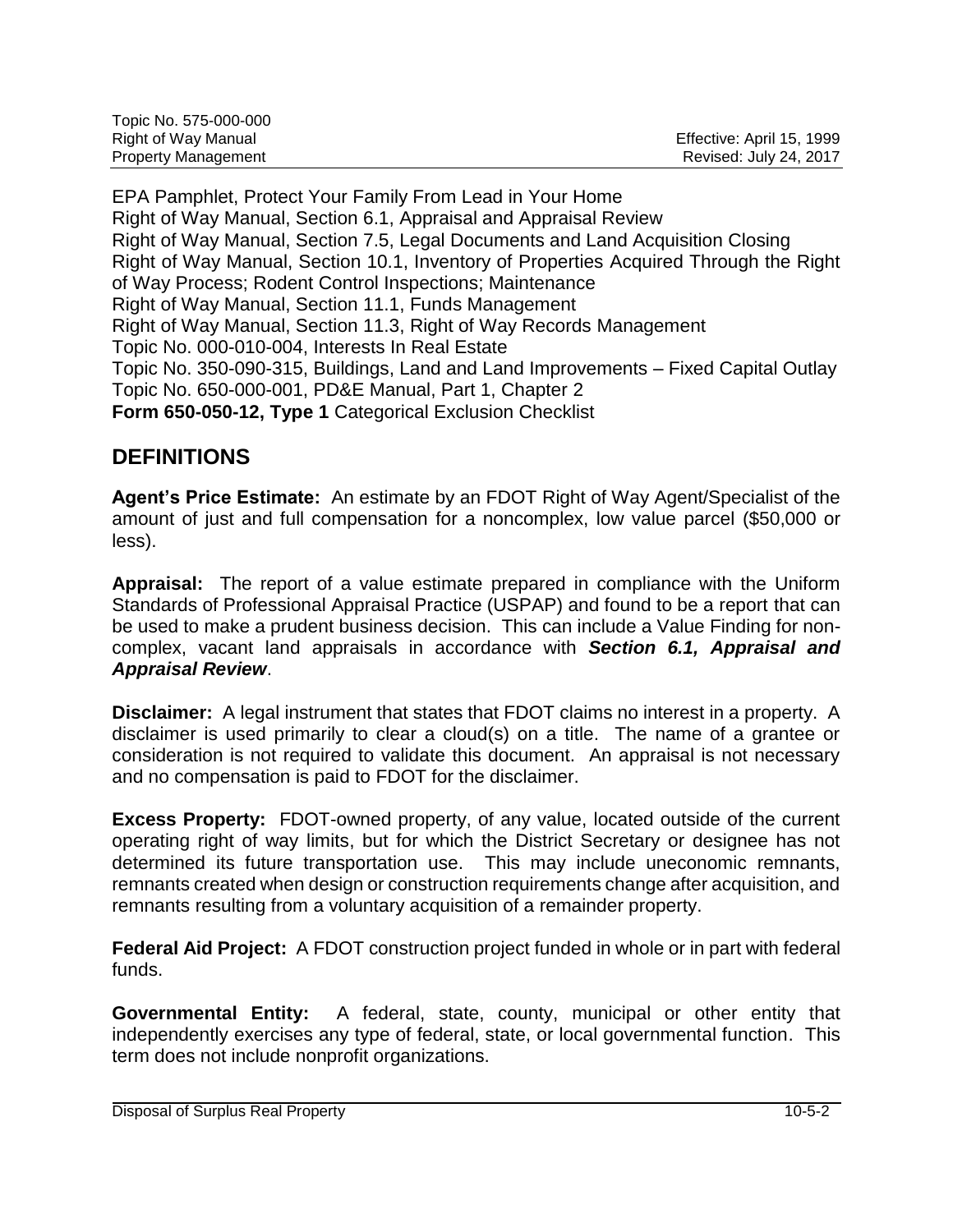| Topic No. 575-000-000      |                           |
|----------------------------|---------------------------|
| Right of Way Manual        | Effective: April 15, 1999 |
| <b>Property Management</b> | Revised: July 24, 2017    |

**High Value Properties:** For inventory purposes, properties, whether stand-alone, (i.e., capable of independent development) or useful only to an abutting property owner, that may return relatively high revenues upon disposal.

**Inequitable:** Unfairly or unjustly affecting an abutting property owner's ultimate or present use of real property to the extent it will hinder or prevent its use for such purposes.

**Low Value Properties:** For inventory purposes, properties, whether stand-alone or useful only to an abutting property owner, that have little or no value due to their limited utility because of unusual shape or size, etc.

**Negotiated Sale:** The direct sale to the public of surplus property owned by FDOT where the sale price is reached by agreement between FDOT and the purchaser.

**Nuisance Properties:** Properties that require substantial maintenance (for example, mowing, trash removal, security, etc.) or expose FDOT to a significant risk of liability.

**Official File:** Documentation required to be maintained by the District Right of Way Office in a central location pursuant to *Right of Way Manual, Section 11.3, Right of Way Records Management*.

**Public Purpose Conveyance:** A conveyance by FDOT to another governmental entity for a social, economic, or environmental purpose that would benefit the general public.

**Real Property:** Land, including buildings, or other improvements permanently affixed to the land. Throughout this procedure, real property may be referred to as "property".

**Relinquishment:** Conveyance of a portion of a FDOT right-of-way or facility, either acquired or constructed with federal funds, by the Department to another government agency for highway use.

**Surplus Property:** FDOT-owned property, of any value, located outside of the current operating right of way limits, that has no present transportation purpose and that the District Secretary or authorized designee has determined, in writing, has no future transportation purpose.

**Transportation Corridor:** Any land area designated by the state, a county, or a municipality that is between two geographic points and which area is used or suitable for the movement of people and goods by one or more modes of transportation and may include areas necessary for management of access and securing applicable approvals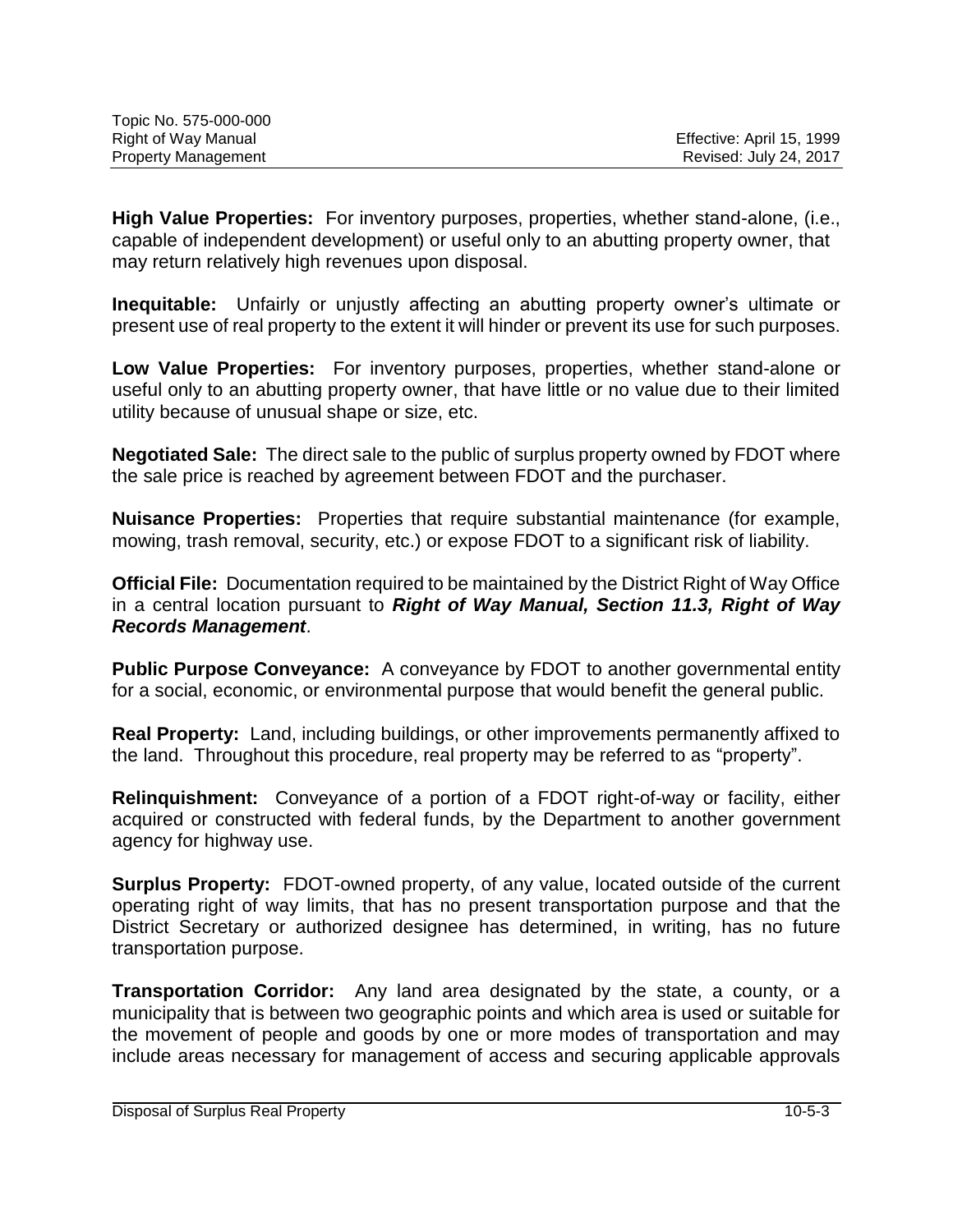| Topic No. 575-000-000      |                           |
|----------------------------|---------------------------|
| Right of Way Manual        | Effective: April 15, 1999 |
| <b>Property Management</b> | Revised: July 24, 2017    |

and permits. Transportation corridors shall contain, but are not limited to, the following:

- **(A)** Existing publicly owned rights of way;
- **(B)** All property or property interests necessary for future transportation facilities, including rights of access, air, view, and light, whether public or private, for the purpose of securing and utilizing future transportation rights of way, including, but not limited to, any lands reasonably necessary now or in the future for securing applicable approvals and permits, borrow pits, drainage ditches, water retention areas, rest areas, replacement access for landowners whose access could be impaired due to the construction of a future facility, and replacement rights of way for relocation of rail and utility facilities.

**Transportation Facility:** Any means for the transportation of people and property from place to place that is constructed, operated or maintained in whole or in part from public funds. Excluded from this definition are properties which must be administered by the Board of Trustees of the Internal Improvement Trust Fund (T.I.I.T.F.) pursuant to *Section 253.03(1), F.S.*, such as maintenance or sub-maintenance yards, soil labs, and FDOT's administrative and construction offices.

**Uneconomic Remnant:** A property that, as a result of a partial taking, has little or no utility or value to the owner, as determined by the review appraiser.

#### **10.5.1 Disposal Overview**

**10.5.1.1** If real property is not needed for the present or future construction, operation, maintenance, or mitigation of a transportation facility, and is not located within a transportation corridor and access to and from the property will not create a danger to the traveling public, FDOT should dispose of the property. The property may be disposed of by negotiation, sealed competitive bid, auction, right of first refusal afforded to a governmental entity or any other means FDOT deems appropriate.

**10.5.1.2** FDOT must duly advertise properties valued at more than \$10,000, as outlined in *Section 10.5.4.1*. For negotiated sales only, the advertisement serves as a notification that the property will be sold by negotiation.

**10.5.1.3** For negotiated sales, FDOT must begin negotiations at no less than the property's estimate of value. If negotiations result in an amount less than the property's estimate of value, the District Secretary or authorized designee must approve the negotiated amount, which will be considered the market value for the property.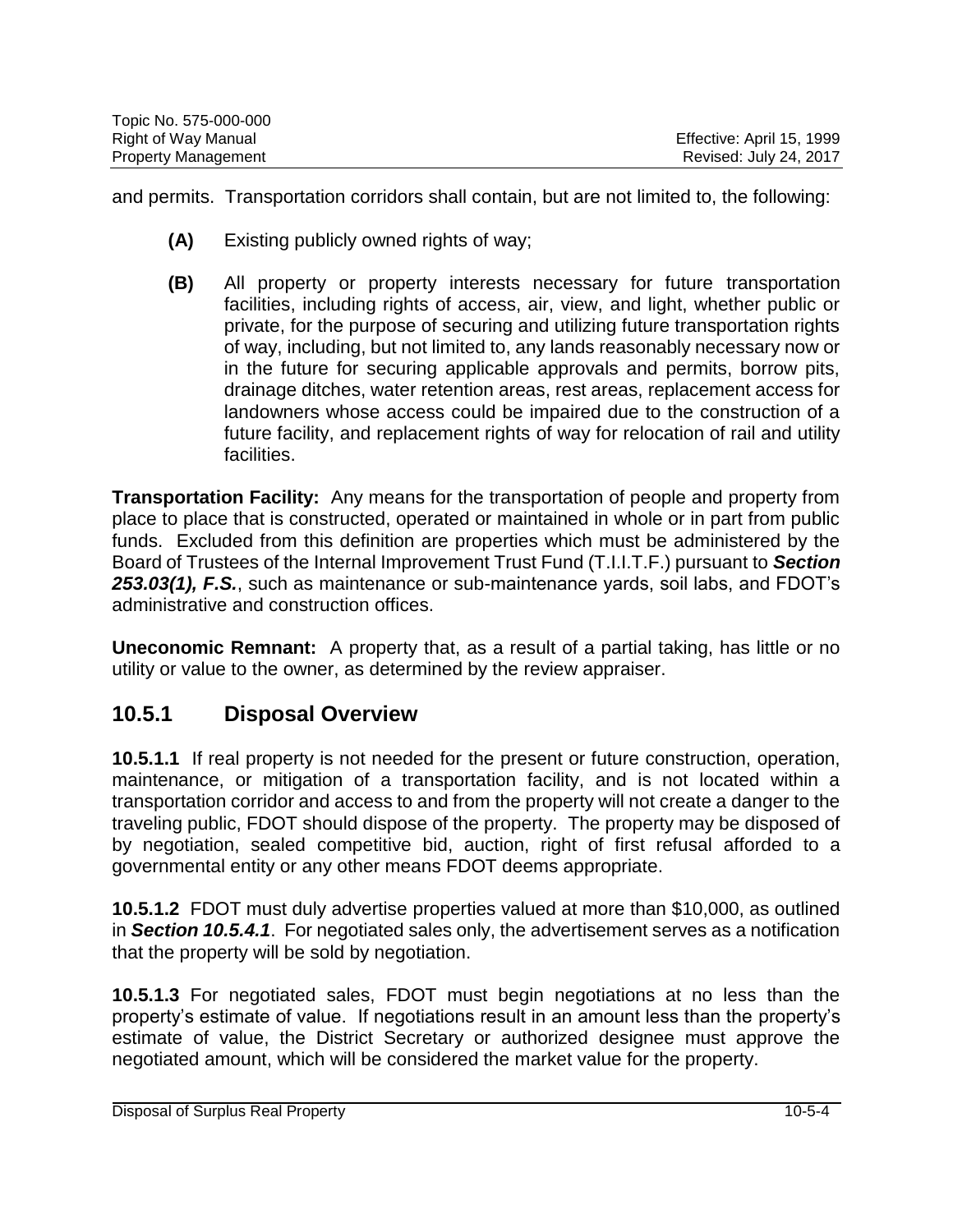| Topic No. 575-000-000      |                           |
|----------------------------|---------------------------|
| Right of Way Manual        | Effective: April 15, 1999 |
| <b>Property Management</b> | Revised: July 24, 2017    |

**10.5.1.4** If real property is located within a transportation corridor, such property shall not be disposed of until right of way limits for the corridor have been established.

**10.5.1.5** Before the disposal of property acquired through the eminent domain process on or after May 11, 2006, the previous property owner must be given the opportunity to repurchase the property at the same price received from FDOT during the eminent domain acquisition process. This requirement is applicable if less than ten (10) years have elapsed since the property's acquisition date. Properties, other than those described in a filed petition of condemnation, are exempt from the ten (10) year ownership requirement. Other exceptions to the ten (10) year requirement may be granted when the purchaser is providing:

- **(A)** Common carrier services;
- **(B)** Roads or other rights of way open to the public for transportation, at no charge or for a toll;
- **(C)** Transportation related services, business opportunities and Turnpike concessions on a toll road;
- **(D)** Public or private utilities;
- **(E)** Public infrastructure; or
- **(F)** Uses that occupy, pursuant to a lease, an incidental part of a public property or public facility for the purpose of providing goods and services to the public.

**10.5.1.6** Prior to declaring real property surplus, the district shall investigate the title to the extent necessary to establish that FDOT has title to the property. After title has been established, the district shall submit the proposed surplus for review by all appropriate offices, for example, Drainage, Maintenance, Planning and Environmental Management, Traffic Operations, and Surveying and Mapping. Comments from the reviewing offices shall be forwarded to the District Secretary or authorized designee with a request for surplus declaration.

**10.5.1.7** Real property is declared surplus, in writing, by the District Secretary or authorized designee. The district may then initiate actions to dispose of FDOT's interest in such real property. Current minimum permittable access must be determined by the appropriate office prior to the advertising for disposal of the property.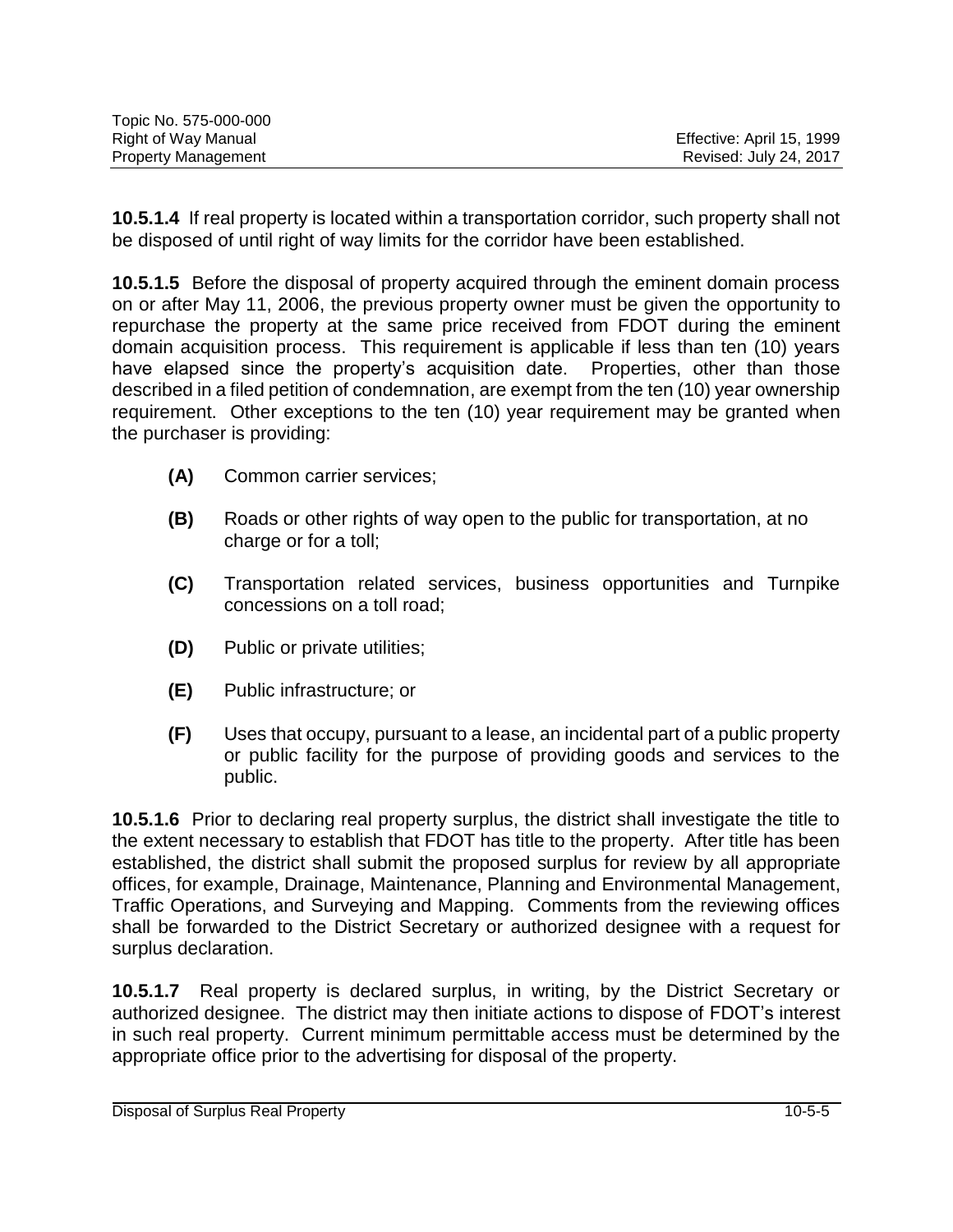| Topic No. 575-000-000      |                           |
|----------------------------|---------------------------|
| Right of Way Manual        | Effective: April 15, 1999 |
| <b>Property Management</b> | Revised: July 24, 2017    |

**10.5.1.8** On properties acquired with federal participation, the environmental consequences of disposal of the property must be considered in accordance with *23 CFR,* **Part 771.** Disposal of surplus real property is listed as a Programmatic Categorical Exclusion activity in accordance with *Topic No. 650-000-001, PD&E Manual, Part 1, Chapter 2*, and must be addressed and documented by the District Environmental Management Office. A copy of the completed **Form 650-050-12, Type 1** *Categorical Exclusion Checklist* or any other level of National Environmental Policy Act (NEPA) documentation acceptable to FHWA shall be included in the official file.

**10.5.1.9** Following the property's official declaration as surplus, the District Right of Way Manager (DRWM), or an authorized designee, shall determine whether FDOT or the prospective purchaser will obtain the estimate of value in accordance with *Sections 10.5.3.2* or *10.5.3.3.* 

**NOTE:** An estimate of value is not required for a public purpose conveyance in accordance with *Section 10.5.5*. Property with a value of \$50,000 or less may be valued by an agent's price estimate, staff appraiser or an independent appraisal and property greater than \$50,000 must be valued through an FDOT approved appraisal.

**10.5.1.10** To assist in the marketing and disposal of surplus properties, the district may:

- **(A)** Contract with a real estate broker. If a real estate broker is used, payment terms shall be established in advance. The district may choose to pay on a flat fee basis or a commission basis.
- **(B)** Contract with an auction company, pursuant to *Section 287.055, F.S.* When utilizing auction services, FDOT shall consider the following provisions for inclusion in the contract:
	- **(1)** There is a reserve of funds that is, at a minimum, equivalent to the property's estimate of value;
	- **(2)** The contractor's percentage of payment appropriately reflects any responsibilities FDOT will assume (ex., conducting the closing, activities listed in the scope of services and contract deliverables, etc.);
	- **(3)** The frequency of adequate status reports;
	- **(4)** The manner in which the contractor will receive compensation for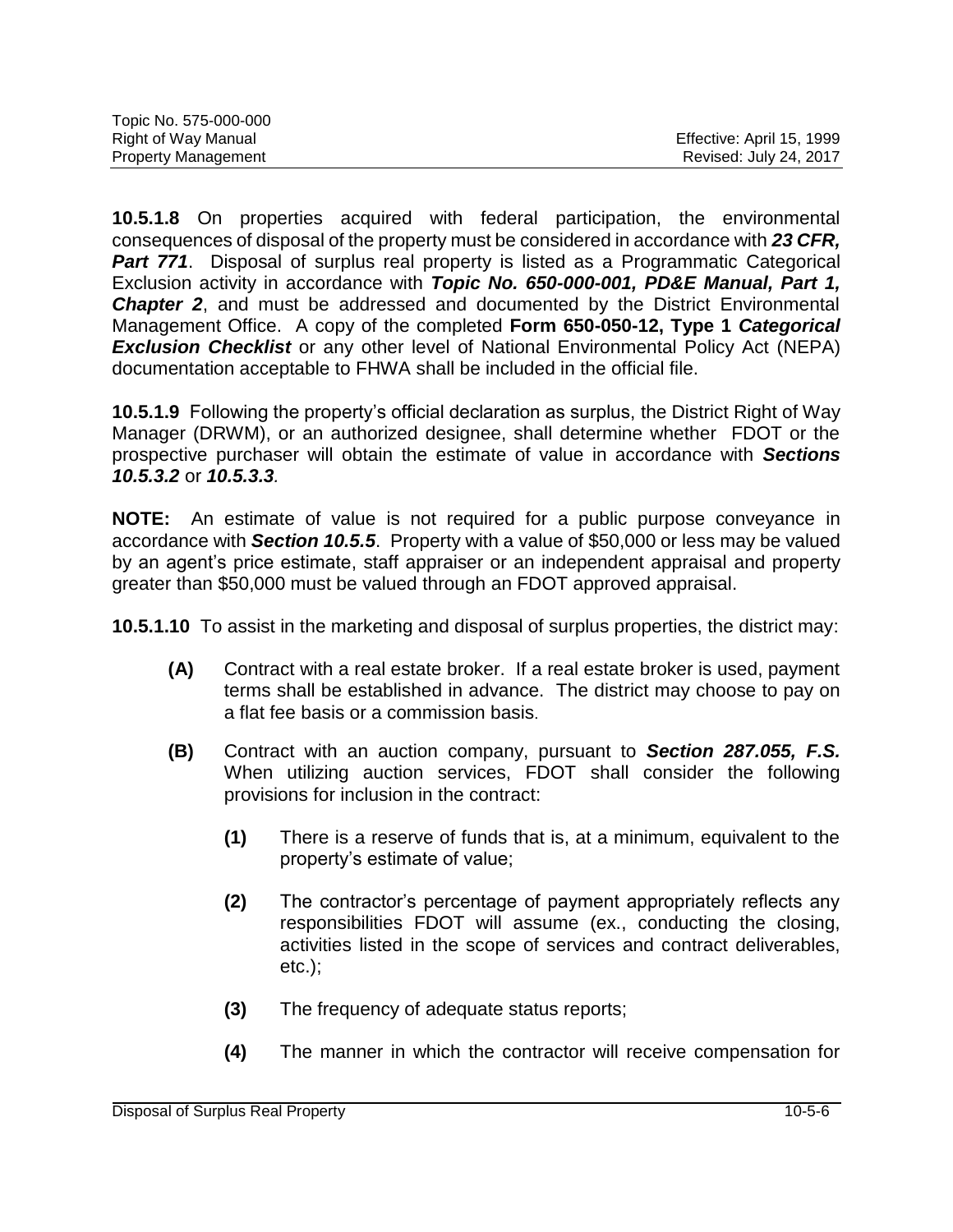services (i.e., will FDOT pay the contractor directly or will the contractor retain a portion of the proceeds from the auction sale?); and

**(5)** The percent of retainage FDOT will receive for the contractor's nonperformance or deliverable deficiencies.

**10.5.1.11** Interested parties shall be informed of the property's current minimum permittable access, and that no additional commitments to access will be made as a condition of the sale.

**10.5.1.12** For property disposed to governmental entities via a right of first refusal, FDOT must follow the process outlined in *Section 10.5.5.2*.

**10.5.1.13** For properties acquired with federal funds where the property's potential use may be for parks, conservation, recreation or related purposes, the district shall afford local, state and federal agencies the opportunity to acquire. This is accomplished by notifying FDEP that the property will be advertised for sale and providing the name of the district contact person for the disposal. The notification should be sent to:

FDEP Division of State Lands 3900 Commonwealth Blvd., M.S. 100 Tallahassee, FL 32399

**10.5.1.14** The requirements of *Topic No. 350-090-315, Buildings, Land and Land Improvements – Fixed Capital Outlay*, shall be met, as applicable.

## **10.5.2 Excess/Surplus Property Inventory Management**

**10.5.2.1** Real property acquired by FDOT that has been owned for ten (10) or more years and is not located within a transportation corridor or the right of way of a transportation facility, shall be evaluated as follows to determine the need for retaining ownership of the property:

**(A)** If an evaluation has not been performed since the date of acquisition, one must be performed within three (3) months after the tenth anniversary date of the acquisition of the property. The district shall submit the proposed surplus for review by appropriate offices such as Drainage, Maintenance, Planning and Environmental Management, Traffic Operations, and Surveying and Mapping to determine the need to retain ownership of the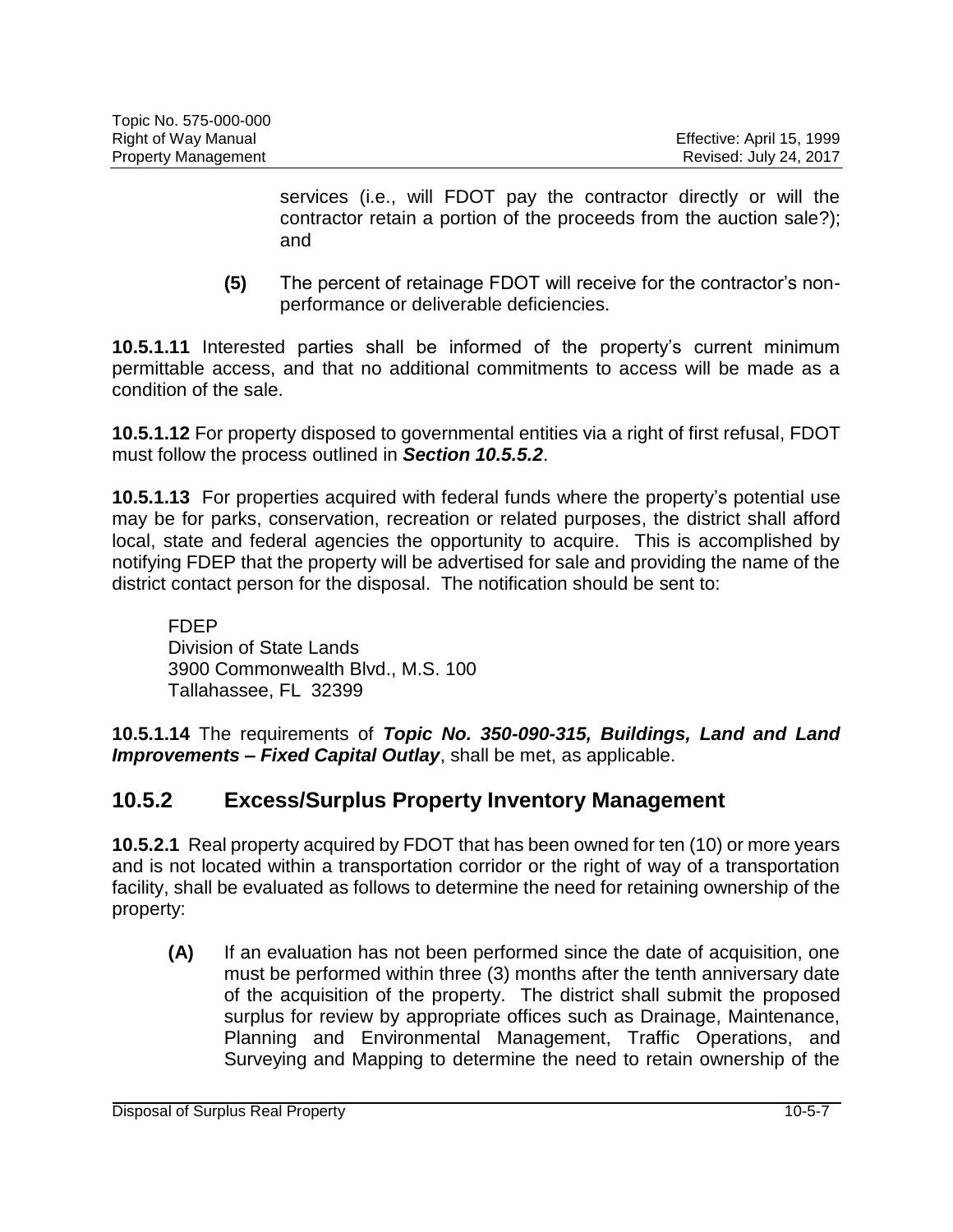property.

- **(B)** If the property is not required for a present or future transportation purpose including mitigation, the District Secretary or authorized designee may declare the property surplus.
- **(C)** The property should then be disposed of in accordance with this Section.

Property not needed for a current or future transportation purpose should not be retained longer than the time necessary to initiate and complete the disposal process.

**10.5.2.2** On a recurring basis, the district shall review and evaluate its inventory of excess and surplus real properties, maintained pursuant to *Right of Way Manual, Section 10.1, Inventory of Properties Acquired Through the Right of Way Process; Rodent Control Inspections; Maintenance*, to determine if the properties should be retained for a present or future transportation purpose. This evaluation may be performed every ten (10) years or more frequently as determined by the district.

**10.5.2.3** Documentation of the decisions made for each property in the inventory shall be as follows:

- **(A)** If the district determines that the property should be retained, the reason for retention shall be documented and maintained in the official file or the "Comments" section of the Excess Parcel page in the Right of Way Management System (RWMS).
- **(B)** If the property is not needed for a present or future transportation purpose, documentation shall be maintained with the inventory and the property should be declared surplus and disposed of in accordance with this procedure.

#### **10.5.3 Estimate of Value Considerations**

**10.5.3.1** If the estimated property value is \$50,000 or less, the district may use an agent's price estimate, staff appraisal or an independent appraisal to establish its value. However, if the property's value is greater than \$50,000, the estimate of value must be determined by an FDOT approved appraisal. In instances where the Department is disposing surplus property in specific exchange for property interests necessary to facilitate a local government development order and/or Department permit approval, provisions of *Right of Way Manual, Section 7.12.1* (except subsections 7.12.1.4 and 7.12.1.7) and *Right of Way Manual, Section 7.1.4* are applicable. The Developer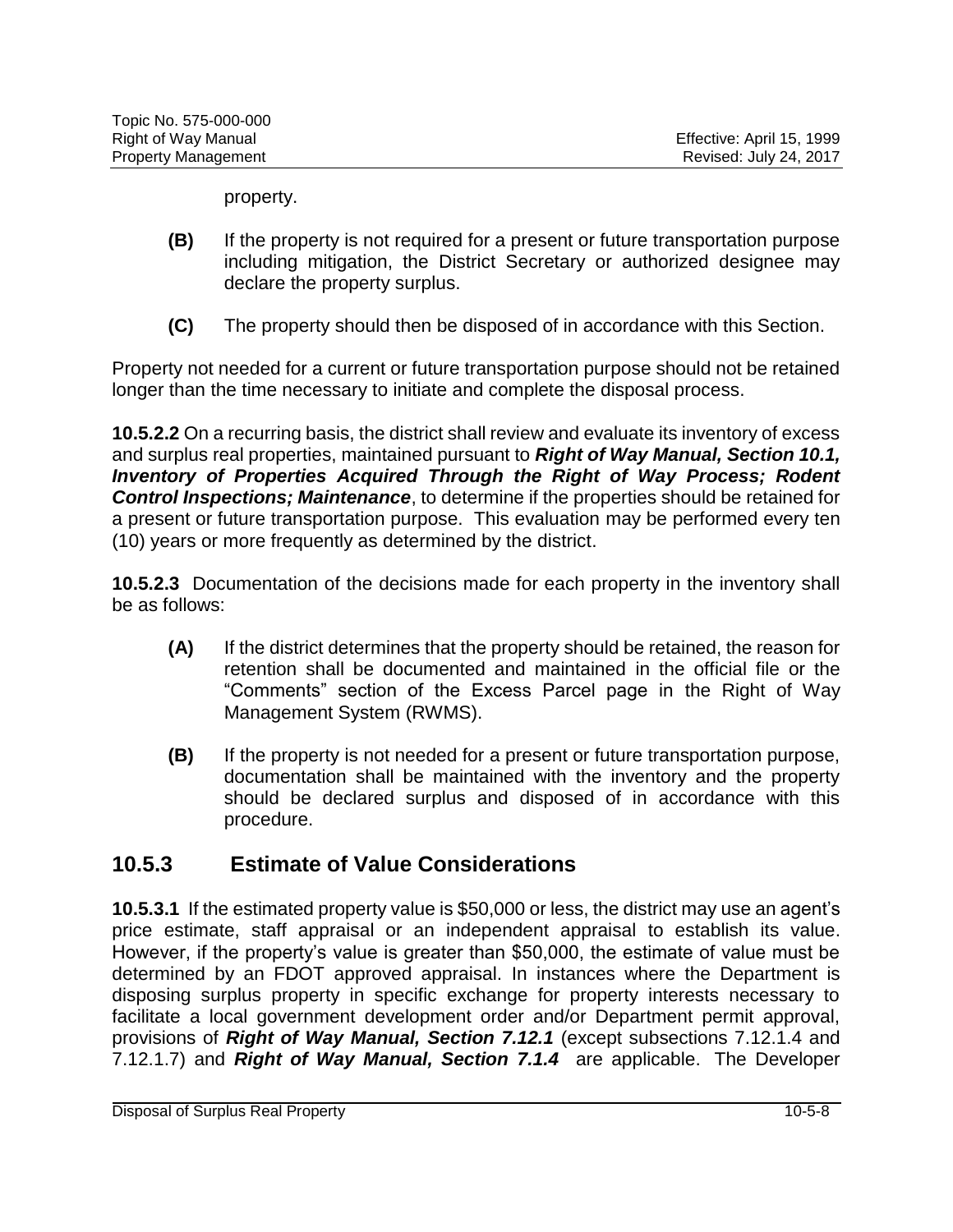| Topic No. 575-000-000      |                           |
|----------------------------|---------------------------|
| Right of Way Manual        | Effective: April 15, 1999 |
| <b>Property Management</b> | Revised: July 24, 2017    |

and/or permit applicant will be required to execute Form 575-030-12 documenting that its property interest offered in exchange is donated at no cost to the Department regardless of the interest's value.

**10.5.3.2** The following appraisal and appraisal review requirements shall apply when a prospective purchaser initiates the disposal action:

- **(A)** When the property has been officially declared surplus by the District Secretary or designee, the District Right of Way Manager, or an authorized designee, will determine whether the estimate of value will be obtained by FDOT or the prospective purchaser.
- **(B)** The district shall provide the prospective purchaser with a written notice stating who is responsible for obtaining the estimate of value and that the prospective purchaser must pay for it. The written notice must advise the prospective purchaser that if he or she is to obtain the estimate of value it must be a USPAP compliant appraisal, which must be prepared by an appropriately certified appraiser, and that FDOT retains the right to obtain a second estimate of value.
- **(C)** The appraisal's date of valuation shall reflect a current estimate of value as of the date of execution of the conveyance document. If the appraisal needs to be updated, FDOT shall pay for an updated appraisal unless the update is required due to the prospective purchaser's failure to perform.
- **(D)** The appraisal shall be reviewed in accordance with *Section 6.1.9.3*:
	- **(1)** The appraisal reviewer shall return the appraisal to Property Management and provide written documentation of the results of the review.
	- **(2)** The district shall consider all appraisals in its negotiations. The sales price shall be no less than the lowest acceptable appraisal; however, the final sales price may be higher than the value in either acceptable appraisal.
	- **(3)** If an appraisal is not acceptable, the appraisal reviewer shall return it to Property Management with a memorandum citing the area(s) of the appraisal that do not comply with USPAP. If the appraisal was obtained by a prospective purchaser, Property Management shall return the appraisal, with an explanation to the prospective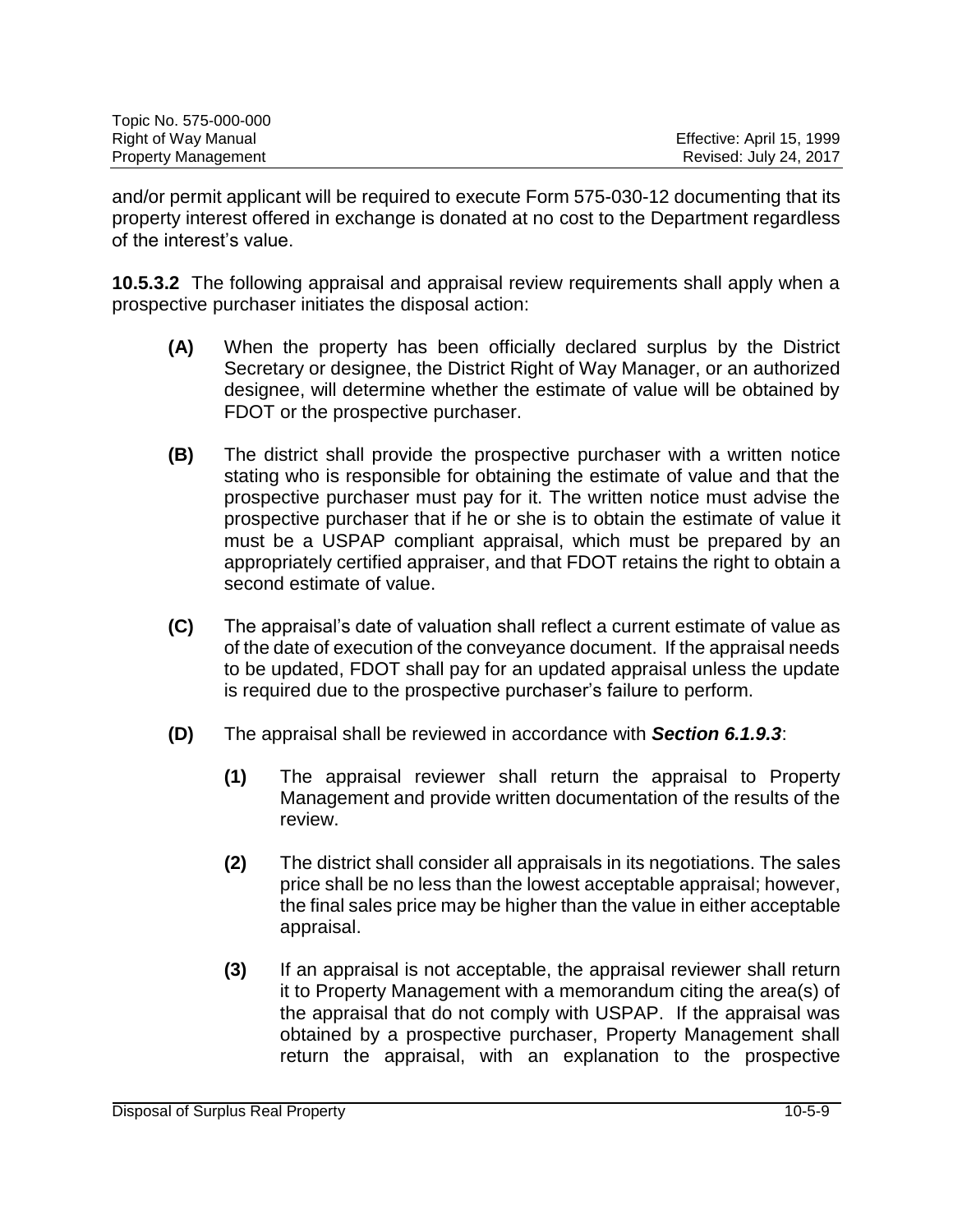| Topic No. 575-000-000      |                           |
|----------------------------|---------------------------|
| Right of Way Manual        | Effective: April 15, 1999 |
| <b>Property Management</b> | Revised: July 24, 2017    |

purchaser. If the prospective purchaser's appraisal is determined not to be an acceptable appraisal, then it shall not be considered in the disposal process. The district may allow the prospective purchaser an opportunity to submit corrections and changes to the appraisal in order to make it acceptable.

**NOTE:** The review appraiser shall not issue instructions to, or require corrections and/or additional support from, the prospective purchaser's appraiser.

**(E)** If the prospective purchaser has obtained an appraisal in addition to an original appraisal obtained by FDOT, the prospective purchaser shall forfeit the cost of the appraisal. If the prospective purchaser has obtained the original appraisal and negotiations do not result in a sale to the prospective purchaser, the prospective purchaser shall forfeit the cost of the appraisal, unless the property is subsequently sold to another party. In that case, the cost of the original acceptable appraisal shall be reimbursed by the acquiring party. If the district decides not to dispose of the property after notifying the prospective purchaser to obtain an appraisal, the cost of the prospective purchaser's appraisal shall be reimbursed by the district.

**10.5.3.3** The following appraisal and appraisal review requirements shall apply when FDOT initiates the disposal action:

- **(A)** The district shall obtain an estimate of value from an appropriately certified appraiser.
- **(B)** The appraisal's date of valuation shall reflect a current estimate of value as of the date of execution of the conveyance document. If the estimate of value needs to be updated FDOT shall pay for the update.
- **(C)** The appraisal shall be technically reviewed by a qualified FDOT employee.
	- **(1)** The appraisal reviewer shall provide a copy of the appraisal to Property Management with written documentation of the result of the review.
	- **(2)** If the appraisal is determined not to be acceptable, the appraisal reviewer shall obtain corrections and/or additional support from the fee appraiser to ensure an acceptable appraisal is obtained.
- **(D)** If a fee appraiser is used, the cost of the appraisal shall be paid by FDOT.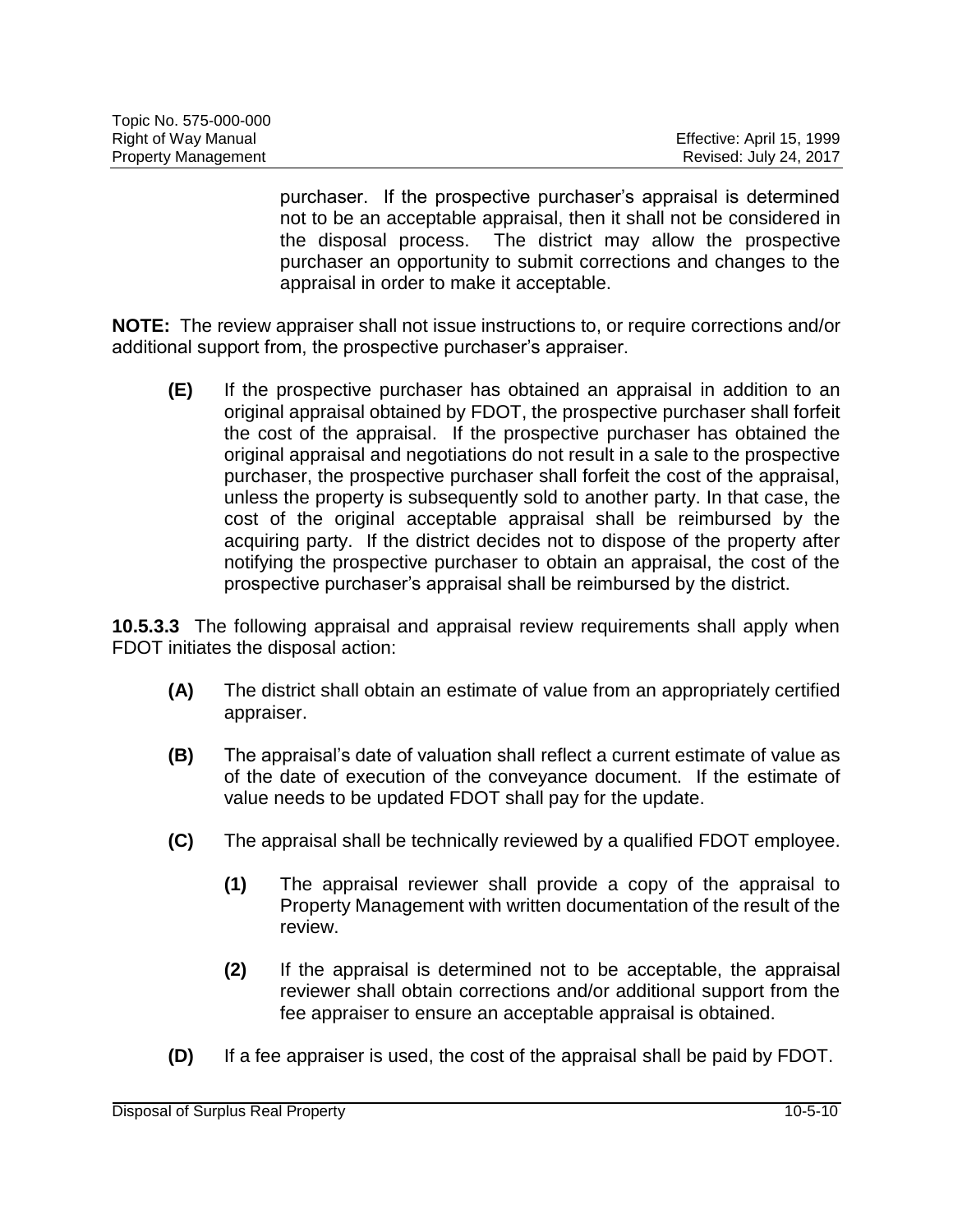| Topic No. 575-000-000      |                           |
|----------------------------|---------------------------|
| Right of Way Manual        | Effective: April 15, 1999 |
| <b>Property Management</b> | Revised: July 24, 2017    |

If a sale occurs, the successful bidder shall refund the cost of the fee appraisal to FDOT.

**10.5.3.4** The purchaser may pay all costs associated with the closing, but the purchaser must pay for the appraisal, if prepared by a fee appraiser.

### **10.5.4 Advertising and Bidding Process**

**10.5.4.1** FDOT may dispose of surplus property by bid after duly advertising in the following manner:

- **(A)** The advertisement shall run at least fourteen (14) calendar days prior to the last day of the auction or the date of the bid opening. This time period is a minimum requirement, but more notice may be afforded. The advertisement shall run in a newspaper of general circulation in the area in which the property is located and shall state the date, time, and place of the auction's ending or bid opening, a brief description of the property, the property's current minimum permittable access, the statutory requirement to reserve oil, gas and mineral rights and where to obtain additional information.
- **(B)** The cost of obtaining any estimate(s) of value shall be included in the advertisement, which shall also state that the cost(s) for estimate(s) of value shall be in addition to the bid price. The cost(s) for the estimate(s) of value shall be supported by an invoice.
- **(C)** Before the last day of the auction or the date of the bid opening, every bidder shall have the opportunity to inspect the property. The auction or bid opening shall be conducted by the district office or an authorized representative.
- **(D)** All bidders shall be notified of their right to file a bid protest pursuant to *Chapter 120, F.S.*
- **(E)** The auction information notice or bid package shall include a statement that the successful bidder shall pay all costs to record the conveyance of the property in the county of record, and provide a copy of the recorded deed, showing the book and page number and date of recordation, to FDOT within thirty (30) days of the closing date. Alternatively, the district may collect all costs to record the conveyance of the property in the county of record and record the conveyance document within thirty (30) days of the closing date.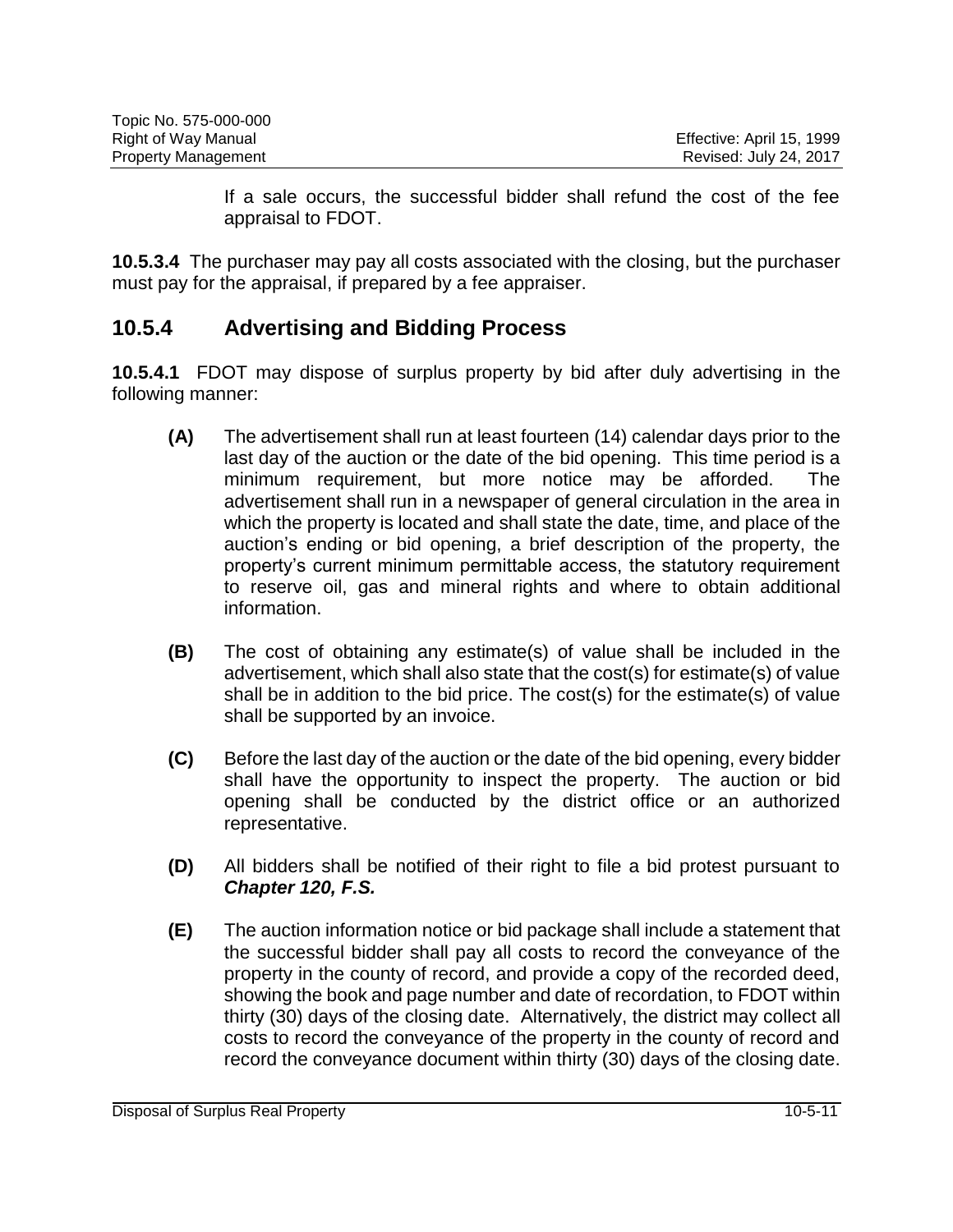| Topic No. 575-000-000      |                           |
|----------------------------|---------------------------|
| Right of Way Manual        | Effective: April 15, 1999 |
| <b>Property Management</b> | Revised: July 24, 2017    |

- **(F)** A minimum bid may be specified. If specified, it shall not be less than the estimate of value. If an estimate of value is used, it shall appear in the advertisement with a statement that FDOT reserves the right to withdraw the property if bids for the estimate of value or above are not received. If a bid at or above the estimate of value is not obtained at the auction or bid opening, the District Secretary or authorized designee may approve the highest bid received, which will be considered the market value for the property.
- **(G)** At the option of the District Right of Way Manager, if the minimum bid is not obtained at the first auction or bid opening, a second advertisement and auction or bid opening is optional. If a specified minimum bid is not obtained, the District Secretary or authorized designee may approve the highest bid received which will be considered the market value for the property.
- **(H)** A nonrefundable deposit of at least ten (10) percent of the bid amount shall be required of the successful bidder in the form of cashier's check, money order or other non-cancellable instrument at the time of the award of the bid. Personal or business checks shall not be accepted.
- **(I)** Full payment shall be made by the purchaser at closing with cash, cashier's check, money order or other non-cancellable instrument for the remaining amount owed on the sale. The closing should occur within thirty (30) calendar days from acceptance of the bid award.
- **(J)** All payments, including the deposit, shall be forwarded to the District Records and Funds Management Office with *Form No. 575-060-02, Cash Receipt Form*, before the close of business on the next business day after receipt of the payment.
- **(K)** When the district receives the advertisement invoice from the newspaper, the FDOT Purchasing Card may be used and the following shall be sent to the District Records and Funds Management Office for processing in accordance with *Right of Way Manual, Section 11.1, Funds Management*.

**10.5.4.2** FDOT shall prepare all necessary closing documents. The successful bidder may pay all costs associated with the closing at the district's discretion.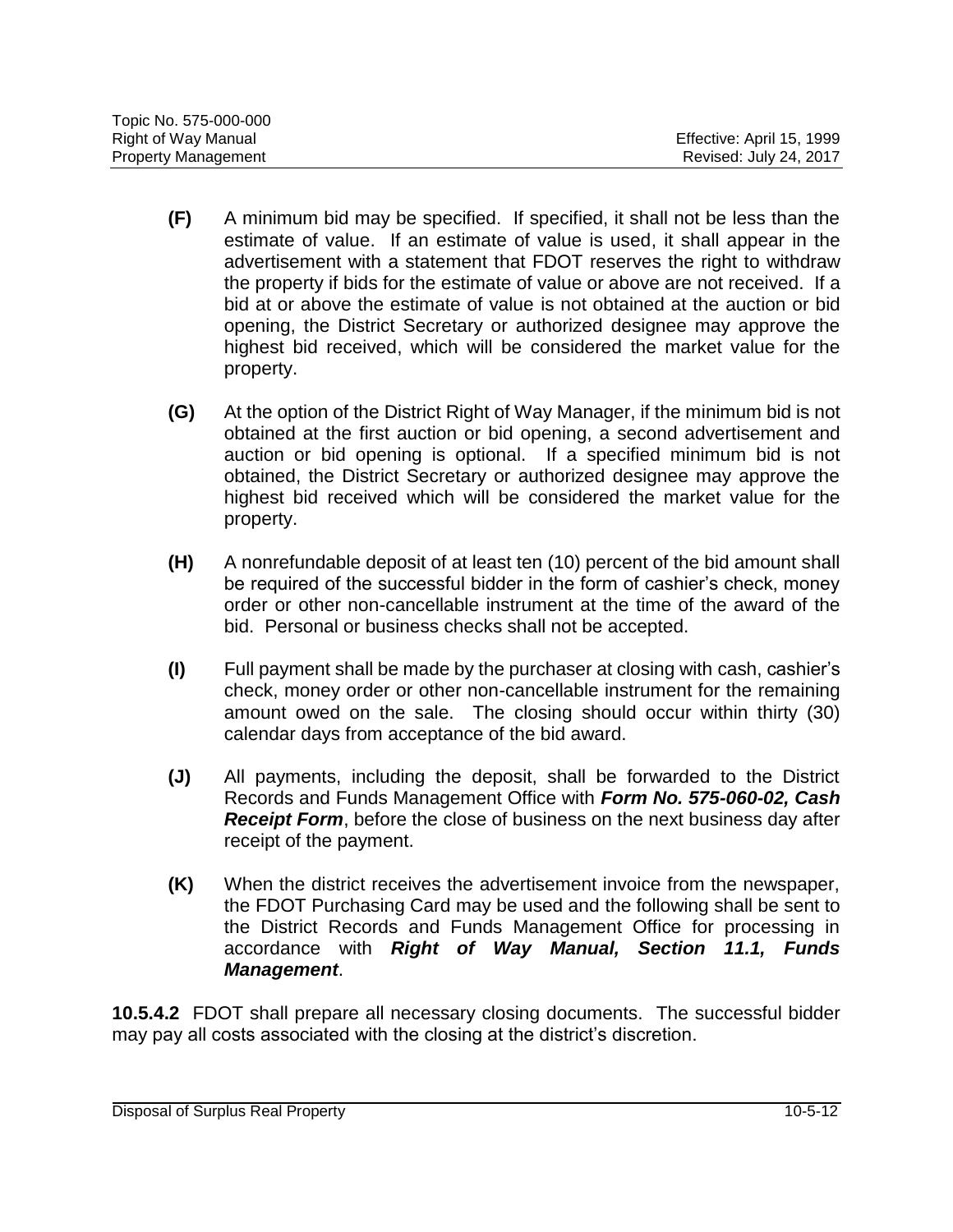| Topic No. 575-000-000      |                           |
|----------------------------|---------------------------|
| Right of Way Manual        | Effective: April 15, 1999 |
| <b>Property Management</b> | Revised: July 24, 2017    |

#### **10.5.5 Conveyances to Governmental Entities**

**10.5.5.1** Real property may be conveyed to another governmental entity for a public purpose without monetary consideration unless legislation or bond provisions provide otherwise. If a public purpose conveyance involves no consideration, an estimate of value is not required.

**10.5.5.2** FDOT may offer a right of first refusal to the local government or other political subdivision in the jurisdiction in which the parcel is located, city or county, pursuant to **Section 337.25, F.S.** The following conditions shall apply:

- **(A)** The local government shall have ten (10) working days to respond to the district if it wants to acquire the property. If the local government wants to acquire the property, the district shall halt all other actions until an agreement can be reached with the local government or until it becomes evident that an agreement will not be reached. If an agreement is not reached, the property should be disposed of in accordance with this procedure.
- **(B)** If the local government identifies a public purpose for the property, the property may be conveyed for no consideration. If no public purpose can be identified, and the local government still wants to acquire the property, it shall acquire the property at the value set forth by an FDOT approved estimate of value.
- **(C)** If an independent fee appraisal has been performed, the acquiring local government shall reimburse the appropriate party for the cost of the appraisal.
- **(D)** A right of first refusal may not be offered for:
	- **(1)** Property where public sale would be inequitable to an abutting owner, which may be sold by negotiation to the abutting owner who reaches agreement with FDOT. However, the abutting owner must provide evidence of title at his or her own cost. This evidence of title shall be in the form of the last deed of record and an affidavit signed by the owner attesting to the fact that he or she is the owner of the abutting property. The affidavit shall be dated no more than six (6) months prior to the date of execution of the conveyance document.
	- **(2)** Property donated to the state for transportation purposes where the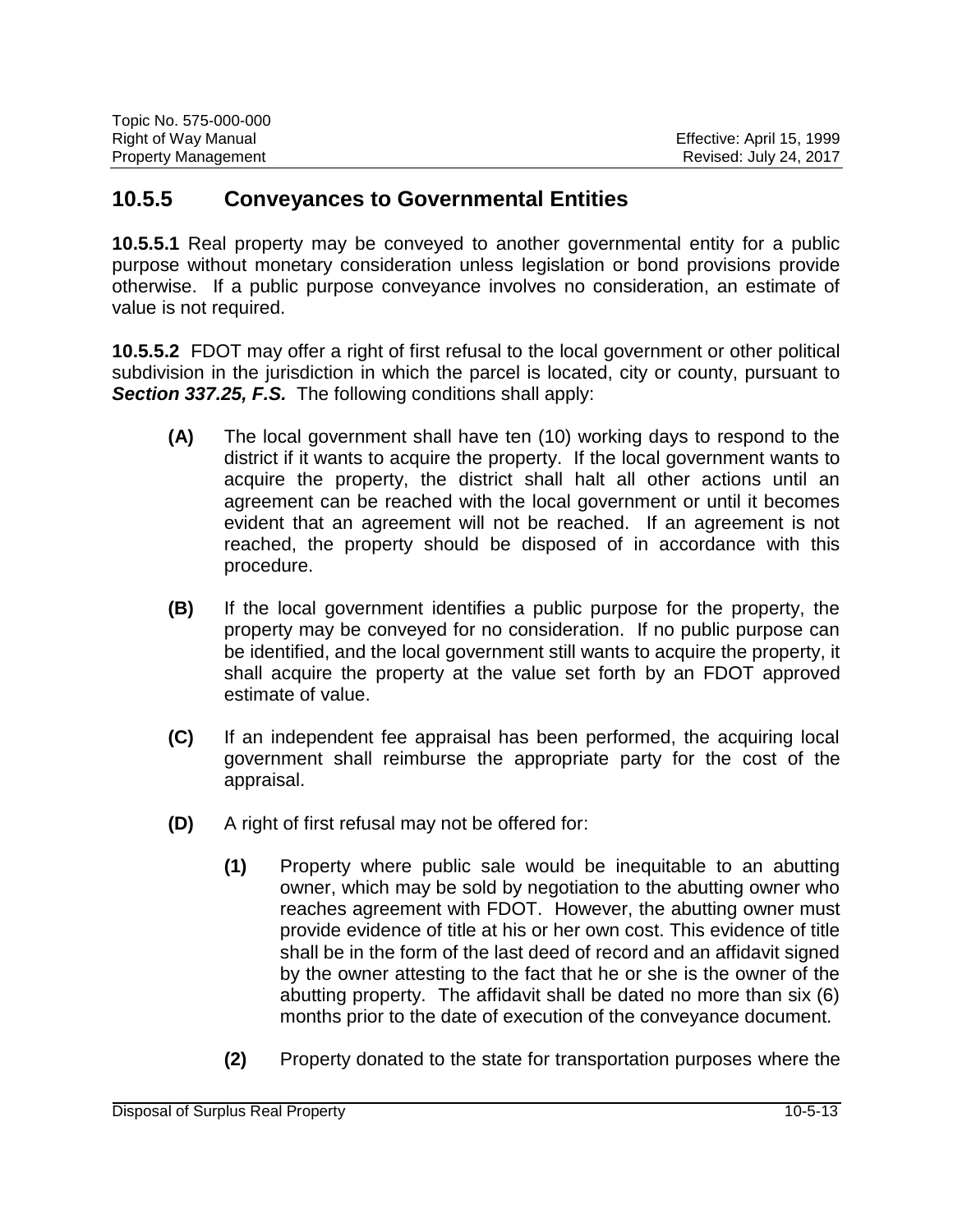| Topic No. 575-000-000      |                           |
|----------------------------|---------------------------|
| Right of Way Manual        | Effective: April 15, 1999 |
| <b>Property Management</b> | Revised: July 24, 2017    |

facility has not been constructed for a period of at least five (5) years and no plans have been prepared for construction of the facility and the property is not located in a transportation corridor. Donated property may be reconveyed for no consideration to the original donor or the donor's heirs, successors, assigns, or representatives.

**Note:** If any portion of donated property is sold within two years from the date the property was received, FDOT must file the *IRS Form 8282, Donee Information Return*, with the Internal Revenue Service. A copy of the completed form must be provided to the donor of the property.

**(3)** Property acquired specifically to provide replacement housing for persons displaced by transportation projects may be sold by negotiation to those displaced persons for whom the specific property was acquired. FDOT shall receive no less than its investment or market value, whichever is lower.

**10.5.5.3** When transfers are made to a governmental entity for a public purpose for either no consideration or for less than market value, the governmental entity shall furnish a letter identifying the public purpose for the property from the agency head. If the governmental entity consists of a group requiring consensus to take such action, the district must receive a copy of the resolution confirming such consensus. The district must obtain this documentation at any time prior to conveyance of the property.

**10.5.5.4** If the real property to be conveyed was acquired for the Interstate System or involves non-Interstate property on federal aid projects, the requirements of *Section 10.5.9* shall apply.

**10.5.5.5** On disposals at less than fair market value of property acquired with federal participation, the district must clearly show that disposal for less than fair market value is in the public interest for a social, environmental or economic purpose. This can be accomplished by a statement of the public use of the property and the expected resulting benefit to the public.

**10.5.5.6** All public purpose conveyances for property acquired with federal funds require a reverter clause in the conveyance document unless market value for the property is obtained. When a public purpose conveyance document includes a reverter clause, an appraisal is not required. The reverter clause shall cause all property rights to revert to FDOT if the property is used by the acquiring governmental entity for other than a public purpose. If the property is acquired with federal funds and a reverter clause is not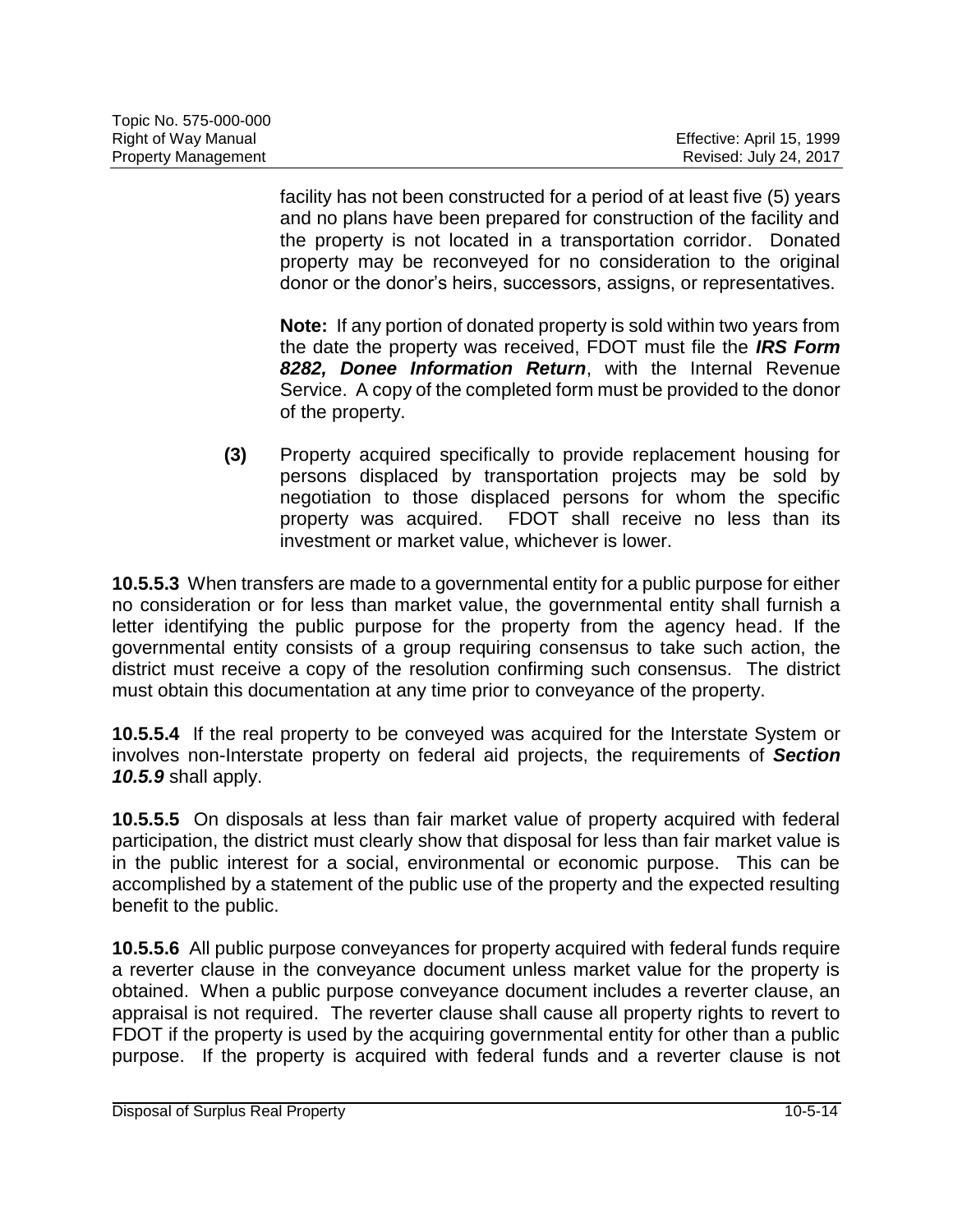| Topic No. 575-000-000      |                           |
|----------------------------|---------------------------|
| Right of Way Manual        | Effective: April 15, 1999 |
| <b>Property Management</b> | Revised: July 24, 2017    |

included in the public purpose conveyance document, an appraisal or estimate of value is required and market value must be obtained.

**10.5.5.7** At the district's discretion, for property acquired with state funds, the public purpose conveyance document may include a reverter clause, except in those cases when full market value for the property is obtained, then a reverter clause would not be required or appropriate.

**10.5.5.8** If real property is conveyed for a public purpose, the acquiring governmental entity shall pay all costs associated with the closing. FDOT shall prepare all necessary closing documents.

**10.5.5.9 Public Purpose Conveyance Report:** Each district shall compile and submit to the State Property Management Administrator an annual report of property conveyed for public purpose during the reporting period. The reporting period shall be from July 1<sup>st</sup> of the previous year through June  $30<sup>th</sup>$  of the current year. The report shall be due no later than July 10<sup>th</sup> of each year. The report shall include an identification of each property by item/segment number, parcel number(s), county, estimated value and size (in acres).

## **10.5.6 Disposal of Nuisance Properties**

**10.5.6.1** The district shall determine whether the property will require significant costs to be incurred for maintenance or if continued ownership of the property exposes FDOT to significant liability risks.

**10.5.6.2** If a property is determined to be significantly costly to maintain or a significant liability risk to the FDOT, the district may use the projected maintenance costs over the next ten (10) years to offset the market value in establishing a value for disposal of the property, even if the value is zero (0).

**10.5.6.3** The official file shall be documented to include:

- **(A)** Estimate of value;
- **(B)** Memorandum prepared by a qualified FDOT employee documenting the result of a review performed in compliance with *Right of Way Manual, Section 6.1, Appraisal and Appraisal Review*, when applicable; and
- **(C)** Written documentation establishing the property's significant liability risk to FDOT and the projected ten (10) year maintenance costs. If no significant liability risk exists but maintenance costs are significant, the projected ten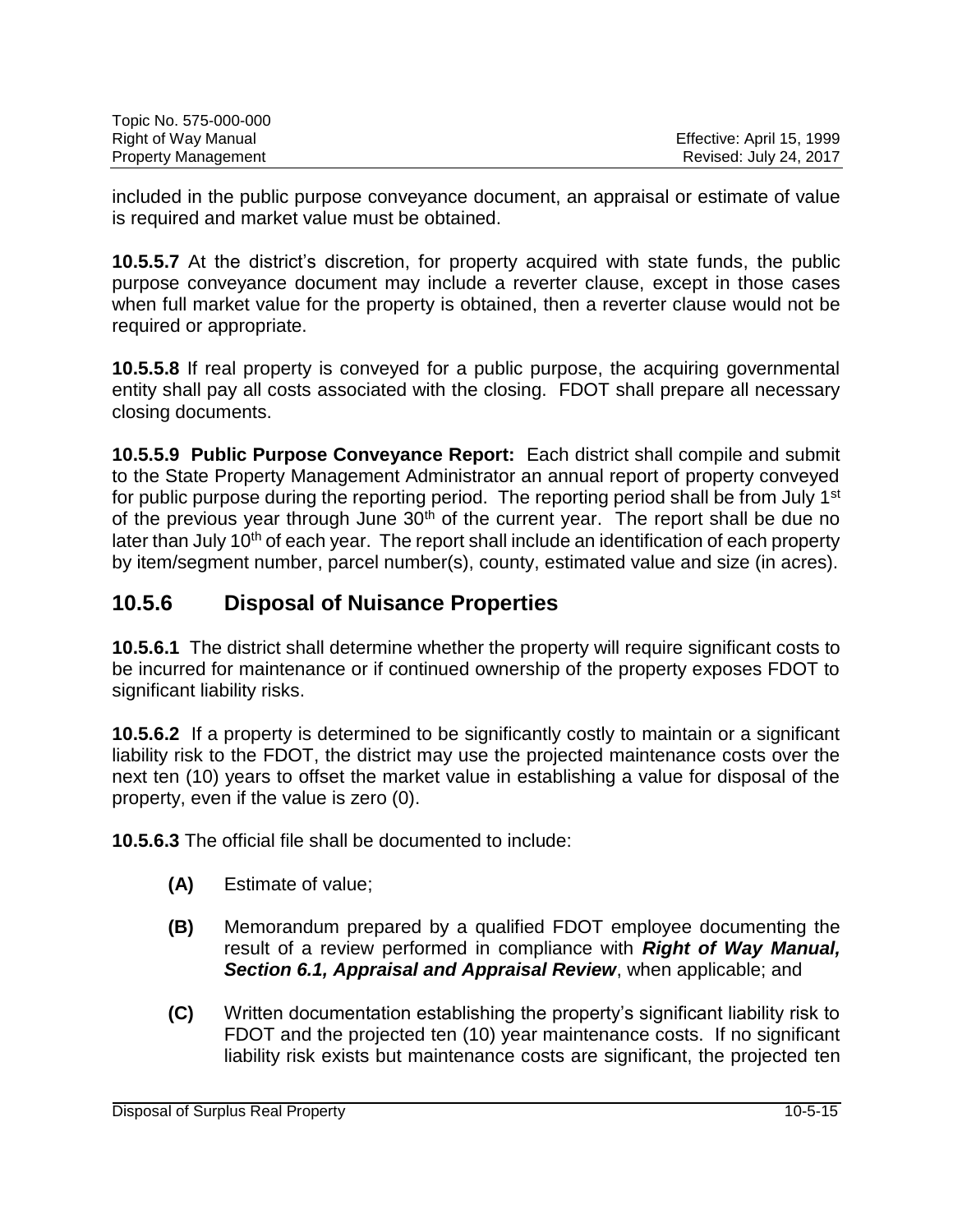(10) year maintenance costs should be established.

#### **10.5.7 Disposal of Property Originally Acquired as Replacement Housing**

**10.5.7.1** Property originally acquired specifically to provide replacement housing for persons displaced by transportation projects may be sold to the original displacee for either the current market value or FDOT's investment in such property, whichever is less.

**10.5.7.2** FDOT shall receive no less than market value if the sale is to anyone other than the displaced person. Market value should be established in accordance with *Section 10.5.3*.

**10.5.7.3** The cost of the appraisal, if any, shall be borne by the displaced person. If someone other than the displaced person purchases the property, any cost of the appraisal shall be reimbursed to the displaced person by the purchaser. Reference should also be made to *Section 10.5.3.2* regarding payment for the appraisal.

#### **10.5.8 Disposal of Buildings and Acceptance of Replacement Buildings as Compensation**

**10.5.8.1** When selling a building, FDOT may accept the construction of a replacement building totally or partially in lieu of cash. A specific legislative appropriation is not required.

**10.5.8.2** This type of disposal/replacement requires the approval of the Executive Office of the Governor prior to any advertisement for bids. The request for approval shall be sent by the district to the Director, Office of Right of Way for forwarding, via the Secretary of Transportation, to the Executive Office of the Governor.

**10.5.8.3** Approval by the Executive Office of the Governor is subject to the notice, review, and objection procedures under *Section 216.177, F.S.*, as outlined below:

- **(A)** Notice of action to be taken, either approval of disposal or replacement by the Executive Office of the Governor shall be provided, in writing, to the chair and vice chair of the Legislative Budget Commission at least fourteen (14) days prior to the action referred to, unless a shorter period is approved in writing by the chair.
- **(B)** If the chair of the Legislative Budget Commission or the President of the Senate and the Speaker of the House of Representatives timely advise, in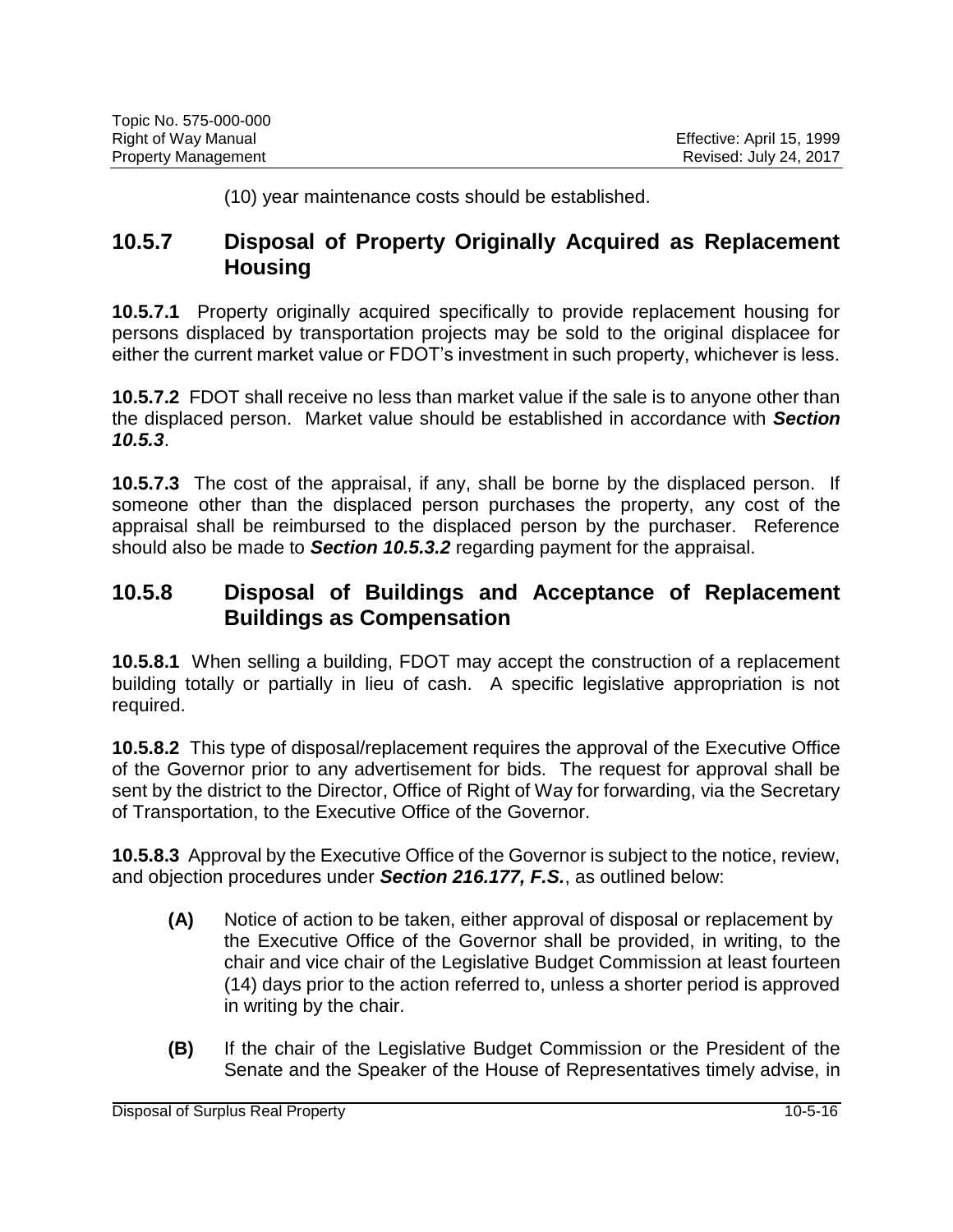| Topic No. 575-000-000      |                           |
|----------------------------|---------------------------|
| Right of Way Manual        | Effective: April 15, 1999 |
| <b>Property Management</b> | Revised: July 24, 2017    |

writing, the Executive Office of the Governor that the action exceeds the delegated authority of the Executive Office of the Governor or is contrary to legislative policy or intent, the Governor shall void such action and instruct FDOT to change immediately its spending action or spending proposal until the Legislative Budget Commission addresses the issue. The written documentation shall indicate the specific reasons that an action or proposed action exceeds the delegated authority or is contrary to legislative policy and intent.

**10.5.8.4** The bid requirements of this procedure shall apply. The advertisement or bid specification package shall disclose that an asbestos survey and Operations and Maintenance (O & M) Plan, if applicable, for FDOT's building have been prepared and are available for review prior to the bid opening.

**10.5.8.5** The replacement building shall be consistent with the current and projected needs of FDOT and the Department of Management Services, and shall be of equal value, as determined by an appraisal, with FDOT's building or supplemented with cash to equal the appraised value. The appraisal and appraisal review requirements of this procedure and *Section 6.1, Appraisal and Appraisal Review*, shall apply.

### **10.5.9 Concurrence by the Federal Highway Administration (FHWA) and the Director, Office of Right of Way**

**10.5.9.1** On certain properties acquired for the Interstate System, written concurrence to dispose of the property shall be obtained from FHWA prior to advertising or negotiating for the disposal. This concurrence is required on properties located on the Interstate System within the right of way lines on the approved right of way maps or when a change in the access control line will occur. Requests, including complete supporting documentation, shall be submitted to the State Property Management Administrator, for FHWA concurrence. Concurrence is not required when the property to be disposed of is an uneconomic remnant that has not been incorporated within the approved right of way limits. The request shall be in accordance with *23 CFR, Part 710, Subpart D* in reference to final acceptance of the project.

**10.5.9.2** The disposal of all property located on the Interstate System outside the right of way lines on the approved right of way maps or non-Interstate property on federal aid projects must be approved by the Director, Office of Right of Way, prior to advertising or negotiating for the disposal. Requests, including complete supporting documentation, shall be submitted to the State Property Management Administrator, for the Director's approval.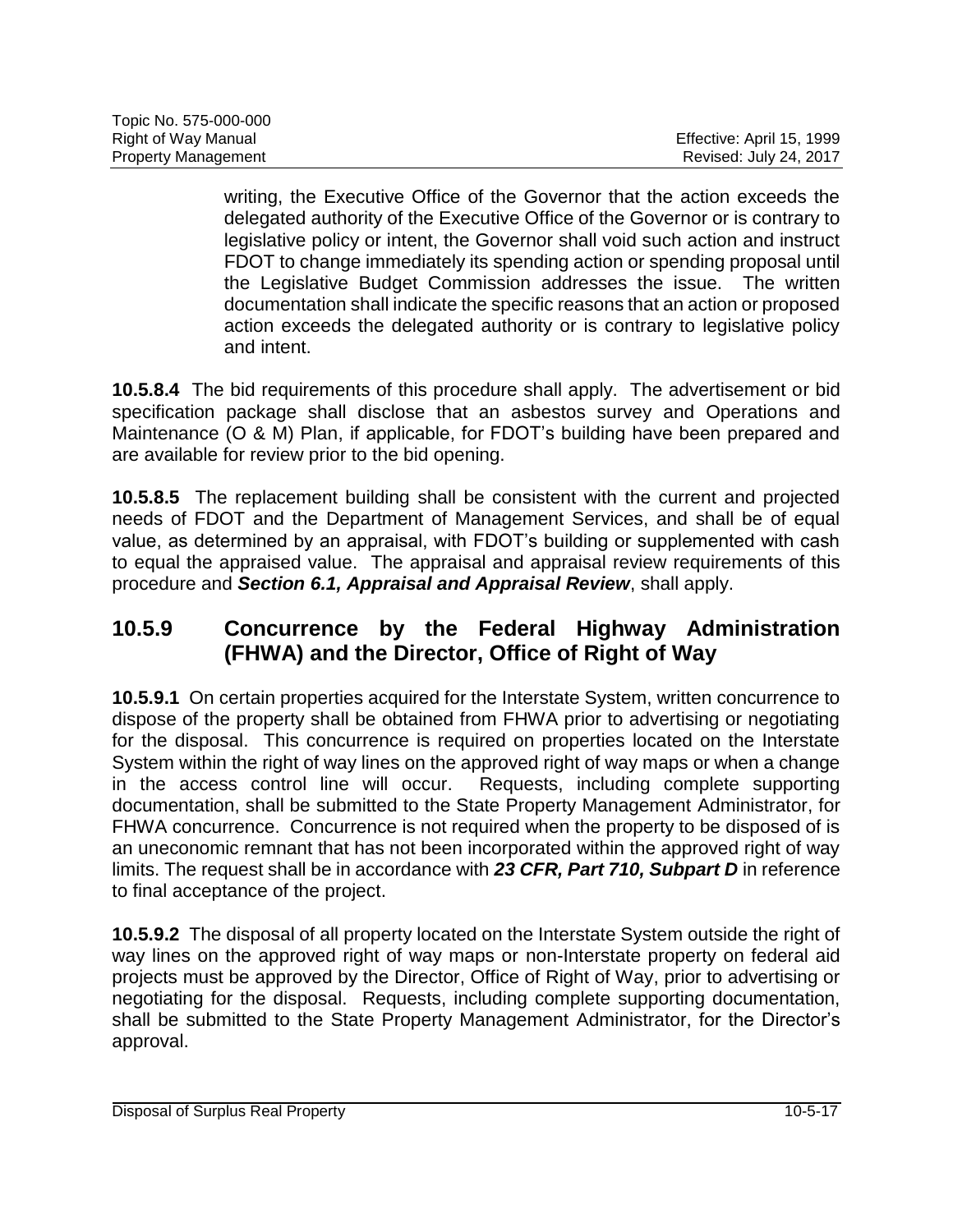| Topic No. 575-000-000      |                           |
|----------------------------|---------------------------|
| Right of Way Manual        | Effective: April 15, 1999 |
| <b>Property Management</b> | Revised: July 24, 2017    |

**10.5.9.3** Requests for FHWA or the Director, Office of Right of Way, concurrence shall include the following documentation:

- **(A)** Federal aid number;
- **(B)** An explanation as to why the property is not needed;
- **(B)** A right of way map marked to show the location of the property to be disposed.

**NOTE:** The map must provide enough detail to allow the property to be physically located, or additional maps may be submitted to locate the property;

- **(D)** When available, marked construction plans that show the property in relation to construction features and remaining right of way (photographs and other methods of depicting or explaining the construction features in relation to the subject property may be used if construction plans are not available);
- **(E)** Documentation of the offices included in the routing and comments made by the offices with the resolution of the comments, and declaration of surplus by the District Secretary or authorized designee;
- **(F)** Documentation of the determination of estimated value except for public purpose disposals;
- **(G)** If the disposal is for a public purpose for less than estimated value, a copy of the resolution from the governing body or letter signed by the head of the agency requesting the public purpose disposal. If the resolution has not been executed, submit a copy of the language of the resolution;
- **(H)** A copy of the proposed conveyance document (ex., deed, agreement, etc.), along with verification of its review by the Office of General Counsel, per *Topic No. 000-010-004, Interests in Real Estate*. If the disposal is for a public purpose for less than market value, the quit claim deed must include a reverter clause; and
- **(I) Form 650-050-12, Type 1** *Categorical Exclusion Checklist* per NEPA assignment.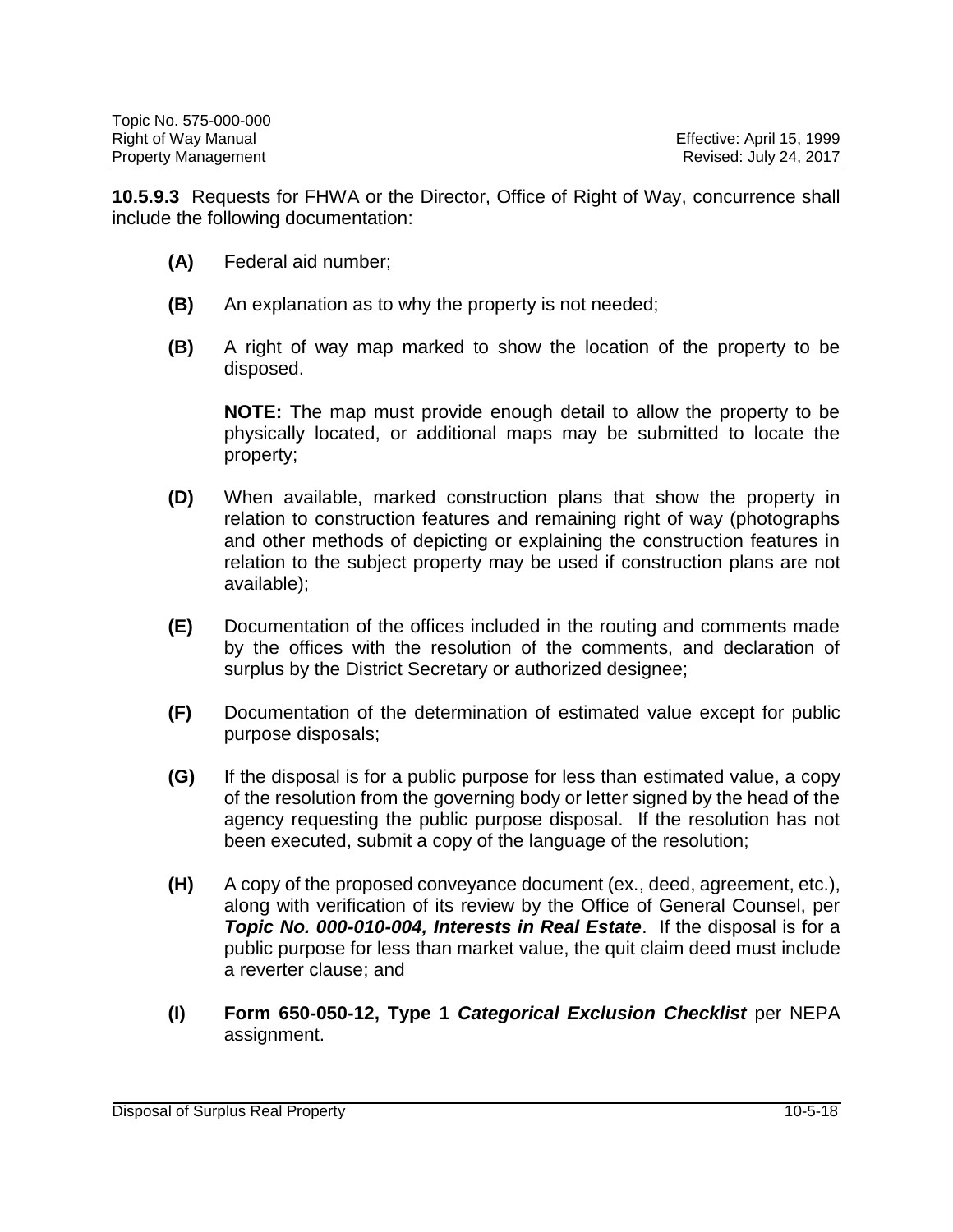| Topic No. 575-000-000      |                           |
|----------------------------|---------------------------|
| Right of Way Manual        | Effective: April 15, 1999 |
| <b>Property Management</b> | Revised: July 24, 2017    |

#### **10.5.10 Sale Closing**

**10.5.10.1** FDOT shall prepare necessary closing documents. If FDOT agrees to use closing documents prepared by the prospective purchaser, the Office of the General Counsel shall review and approve all such documents and the legal description in the deed must be reviewed by the District Right of Way Surveyor.

**10.5.10.2** The deed must be prepared in accordance with the requirements of *Right of Way Manual, Section 7.5, Legal Documents and Land Acquisition Closing*, as applicable. The district shall conduct the closing as follows:

- **(A)** The district shall prepare and have executed a deed to convey the property. The deed shall not contain any warranties of title to the conveyed property, for example a warranty deed shall not be used, per *Section 337.26(2), F.S.*
- **(B)** The deed shall be executed only by the District Secretary. The seal of FDOT shall be affixed to the deed.
- **(C)** Obtain or waive a reservation of oil, gas, and other mineral interests as follows:
	- **(1)** The deed, for conveyances other than those described in *Section 337.25(4)(a)(b), F.S.*, conveyance of property donated for transportation purposes, or public purpose conveyances to governmental entities, shall include a reservation of oil, gas, and other mineral interests to FDOT, pursuant to *Section 270.11, F.S.*, unless such reservation is waived as described below.
	- **(2)** If the applicant petitions for the waiver of the reservation, and provides written justification, the waiver may be approved, in writing, by the District Secretary or authorized designee.
	- **(3)** Notice of the reservation shall be made in the advertisement for bids or at the start of negotiations. The language reserving the interests shall be embodied in the deed unless the reservation waiver request has been approved.

**10.5.10.3** At closing, FDOT shall receive from the purchaser the balance due on the sale in the form of cashier's check, money order, or other non-cancellable instrument. Personal or business checks shall not be accepted.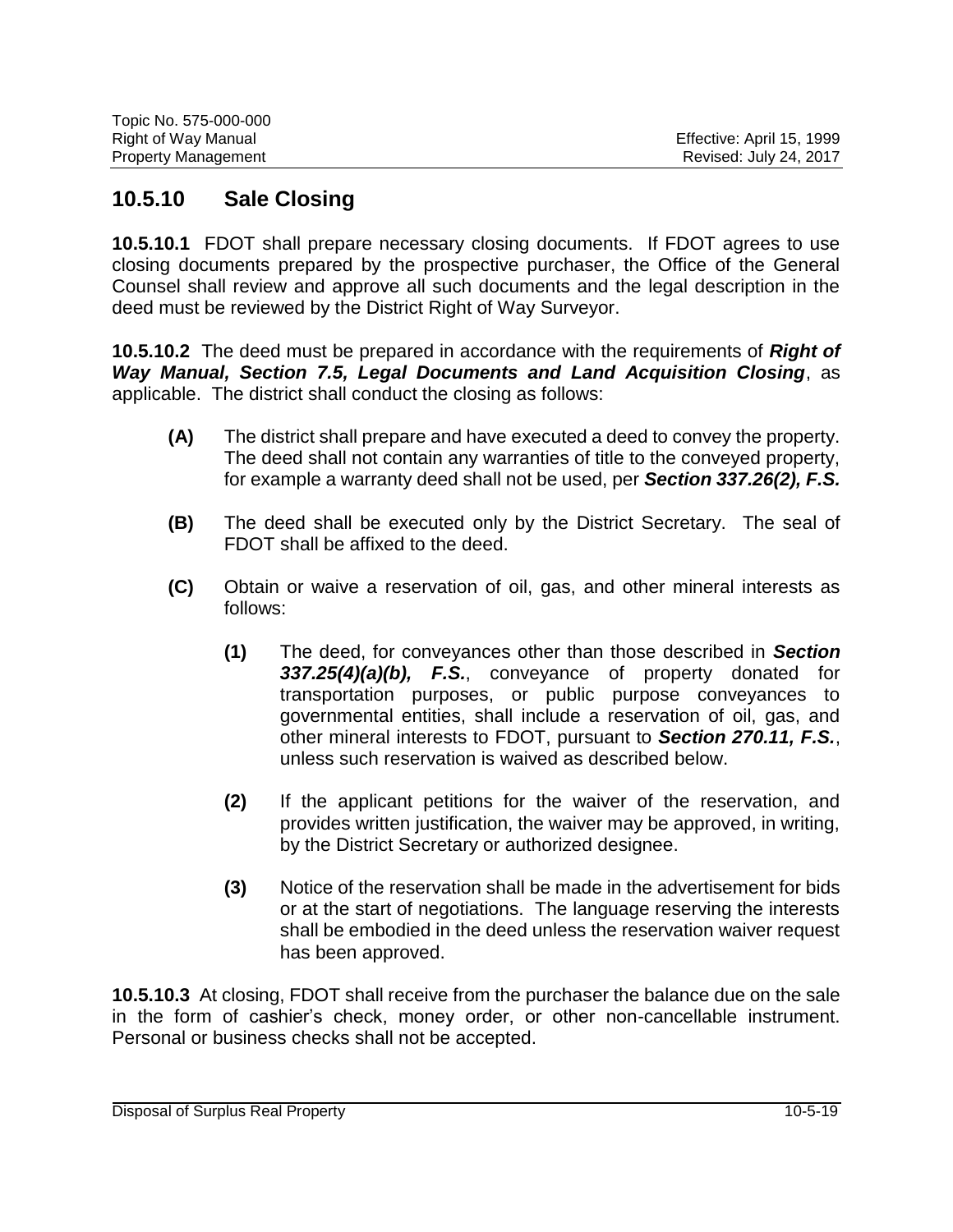| Topic No. 575-000-000      |                           |
|----------------------------|---------------------------|
| Right of Way Manual        | Effective: April 15, 1999 |
| <b>Property Management</b> | Revised: July 24, 2017    |

**10.5.10.4** If the property to be disposed of includes one or more buildings, either prior to or at closing, the purchaser shall be provided with and acknowledge receipt of *Form No. 575-060-22, Radon Gas Notification*. This notification is required per *Section 404.056 (5), F.S.*

**10.5.10.5** If the property being disposed of was constructed prior to 1978, at least ten (10) days prior to closing, the purchaser shall be provided with and acknowledge receipt of *Form No. 575-060-37, Radon Gas Notification and Disclosure of Lead-Based Paint Hazards Warning*, and a copy of the *EPA Pamphlet, Protect Your Family from Lead in Your Home* in accordance with *40 CFR, Part 745*. Additionally, the purchaser shall have the opportunity to conduct a risk assessment or inspection for the presence of lead-based paint or to waive that right on the form. A copy of this form shall be retained in the official file.

**10.5.10.6** At closing, the purchaser shall be provided:

- **(A)** *Form No. 575-060-02, Cash Receipt Form*;
- **(B)** A deed; and
- **(C)** A copy of the signed *Form No. 575-060-22, Radon Gas Notification*, or *Form No. 575-060-37, Radon Gas Notification and Disclosure of Lead-Based Paint Hazards Warning*, as applicable.

**10.5.10.7** If *Form No. 575-030-16, Closing Statement* is used, it shall be prepared in accordance with *Right of Way Manual, Section 7.5, Legal Documents and Land Acquisition Closing*.

**10.5.10.8** No credit to federal funds is required. All revenue collected shall be deposited in the State Transportation Trust Fund, except Turnpike Enterprise revenues, which shall be deposited into the Turnpike General Reserve Trust Fund. Revenues will be reallocated to the districts in accordance with *Right of Way Manual, Section, 11.1.4, Revenues To Be Returned To Districts.*

**10.5.10.9** The following shall be forwarded to the District Records and Funds Management Office:

- **(A)** *Form No. 575-060-02, Cash Receipt Form*; and
- **(B)** Payment balance received from the purchaser.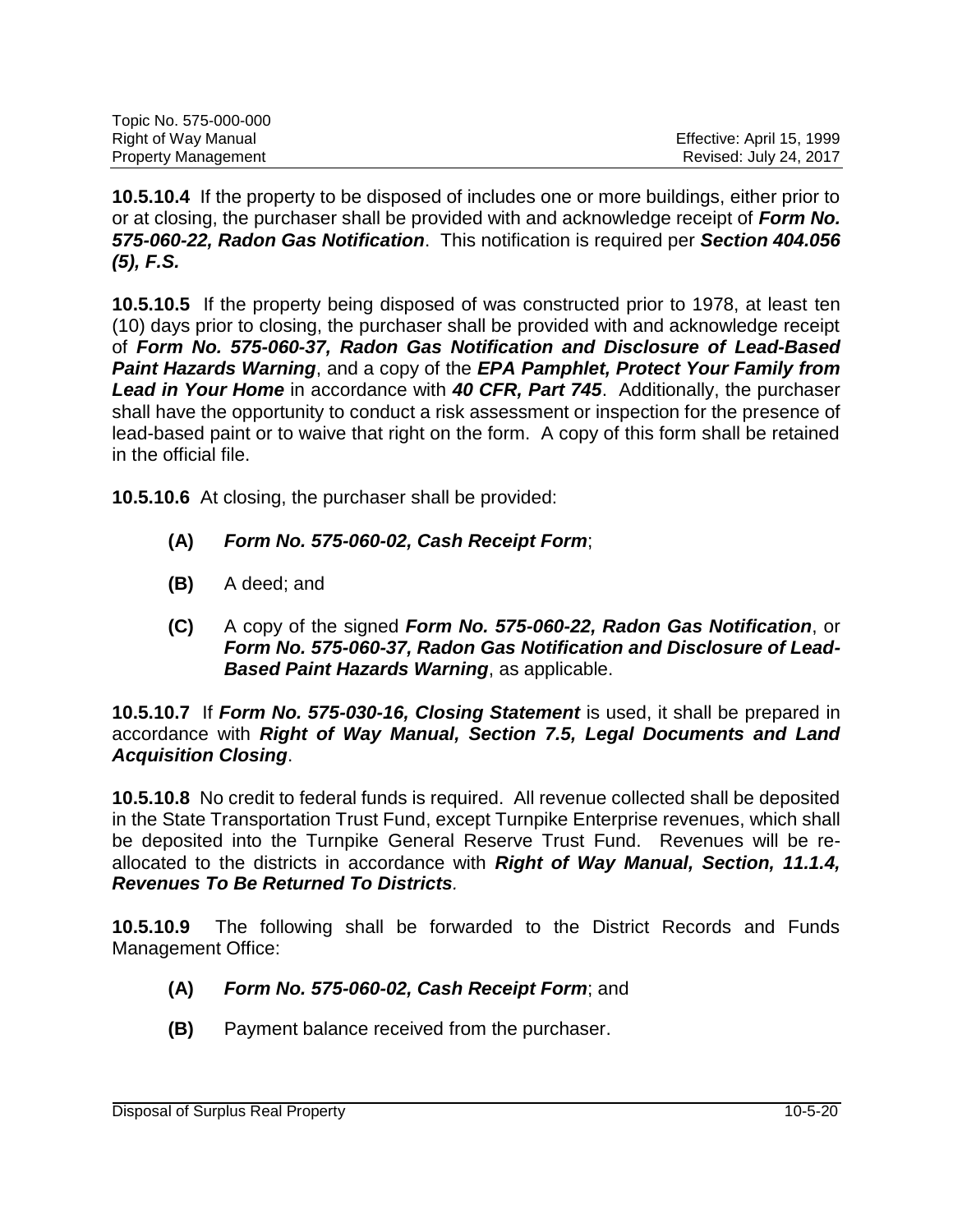| Topic No. 575-000-000      |                           |
|----------------------------|---------------------------|
| Right of Way Manual        | Effective: April 15, 1999 |
| <b>Property Management</b> | Revised: July 24, 2017    |

**10.5.10.10** A copy of the conveyance document shall be forwarded to the District Right of Way Surveying and Mapping Office. If not contained in the conveyance document, the Item/Segment Number, Managing District, and parcel number shall be included.

### **10.5.11 Disclaimers**

**10.5.11.1** When a property owner requests FDOT to disclaim any interest in real property, the district may:

- **(A)** Determine if FDOT holds or has ever held a real property interest in the property that is the subject of the request for disclaimer;
- **(B)** Require the property owner to provide, at his/her own expense, evidence in the form of a current title search and/or opinion of title showing that FDOT holds or has ever held a real property interest in the property that is the subject of the request for disclaimer.

If no evidence of an FDOT interest in the subject property is found, the District Secretary may execute either a disclaimer or a quitclaim deed to the property.

**10.5.11.2** If it is determined that FDOT has had an interest in the property that is no longer valid (such as an expired temporary easement), the district should provide a quitclaim deed to the property that is the subject of the property owner's request.

**10.5.11.3** If it is determined that FDOT has a current interest in the property that is the subject of the property owner's request for a disclaimer, the district shall determine if it should release the interest. If the interest is to be released, the district shall comply with the disposal requirements of this section.

#### **10.5.12 Transfers of Property to the Florida Department of Environmental Protection (FDEP)**

**10.5.12.1** Title for property originally acquired by FDOT for a transportation use, which has been converted to a non-transportation use, such as maintenance yard, soil lab, satellite district office, etc., shall be transferred to the Board of Trustees of the Internal Improvement Trust Fund (T.I.I.T.F.). For this type of transfer, the following shall be provided to FDEP:

- **(A)** An executed FDEP *Title, Possession and Lien Affidavit*;
- **(B)** A certified survey, sketch and legal description;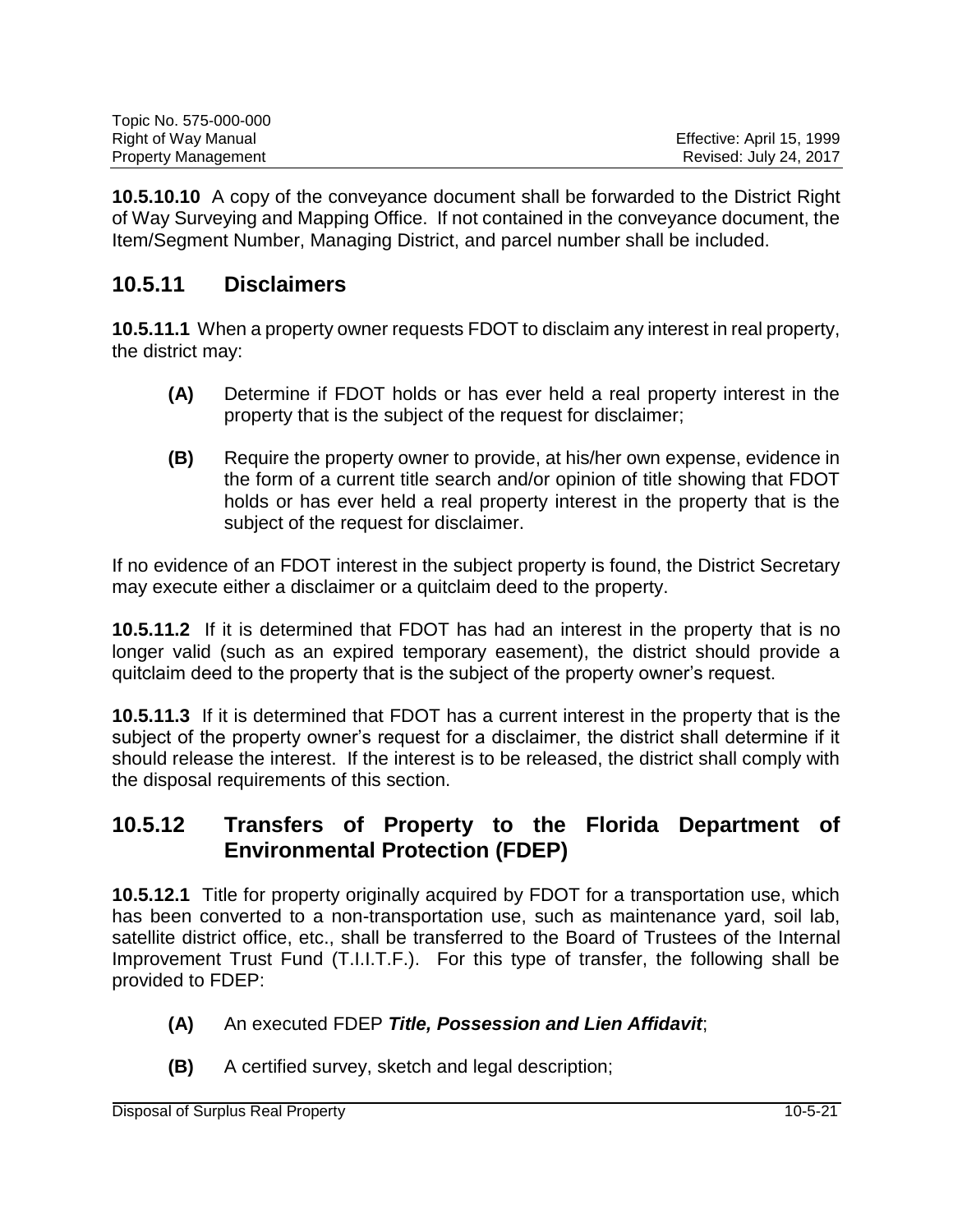- **(C)** An environmental audit performed in accordance with FDEP guidelines. An FDOT Professional Engineer or Professional Geologist may perform this audit;
- **(D)** An executed FDEP *Environmental Affidavit*; and
- **(E)** An executed quitclaim deed.

**NOTE:** No appraisal is necessary for this type of transfer.

**10.5.12.2** FDOT surplus property may be conveyed to FDEP. Whether FDOT or FDEP initiates the proposed transaction, FDOT must provide only the pertinent parcel information that is available. The conveyance may occur as follows:

- **(A)** FDOT shall inform FDEP, in writing, that it has 90 calendar days to decide whether to accept the property. If requested by FDEP, an extension may be provided.
- **(B)** If FDEP does not accept the property and no extension has been granted, FDOT may dispose of the property in accordance with this procedure.

**10.5.12.3** The requirements of *Section 10.5.5* shall apply if the property is conveyed for no consideration or for less than market value.

#### **10.5.13 Relinquishments**

- **10.5.13.1** If a relinquishment is to a Federal, State, or local government agency for highway purposes, there need not be a charge to the said agency, nor in such event any credit to Federal funds. If for any reason there is a charge, the Department may retain the Federal share of the proceeds if used for projects eligible under title 23 of the United States Code. Relinquishments must be justified by the State's finding concurred in by the FHWA, that:
	- **(A)** The subject land will not be needed for Federal-aid highway purposes in the foreseeable future;
	- **(B)** That the right-of-way being retained is adequate under present day standards for the facility involved;
	- **(C)** That the release will not adversely affect the Federal-aid highway facility or the traffic thereon;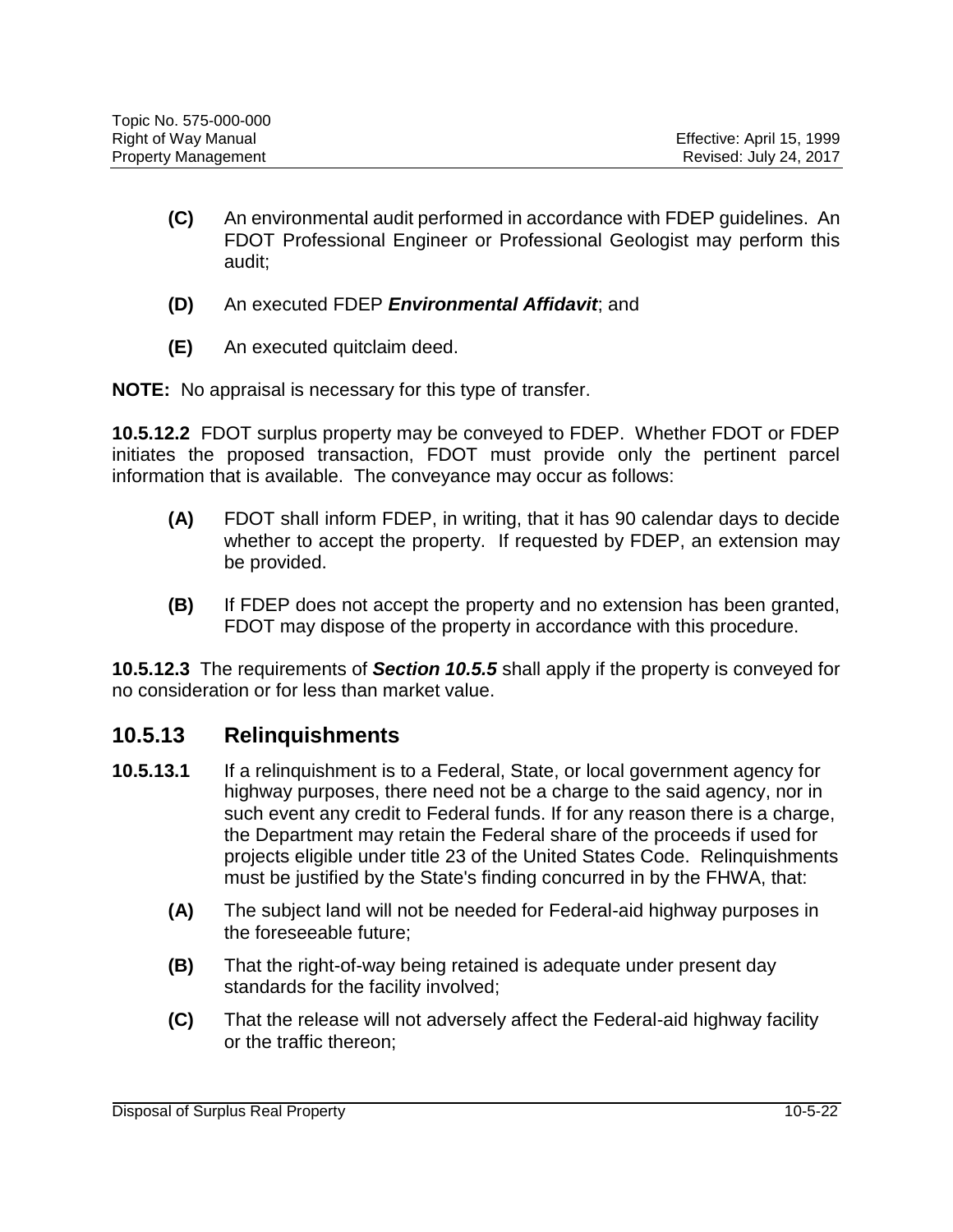| Topic No. 575-000-000      |                           |
|----------------------------|---------------------------|
| Right of Way Manual        | Effective: April 15, 1999 |
| <b>Property Management</b> | Revised: July 24, 2017    |

- **(D)** That the lands to be relinquished are not suitable for retention in order to restore, preserve, or improve the scenic beauty adjacent to the highway consonant with the intent of [23 U.S.C. 319](https://www.law.cornell.edu/uscode/text/23/319) and [Pub. L. 89-285,](https://www.congress.gov/public-laws/) Title III, sections 302-305 (Highway Beautification Act of 1965)."
- **10.5.14.1** On transportation facilities that were either acquired or constructed using federal funds, FDOT may relinquish a portion of a highway right-of-way or facility, including a park and ride lot, to a local government agency for highway use in accordance with procedures set forth at 23 CFR 620.203(f), (i), and (j). Compliance with Section 10.5.5 is required, as applicable.
- **10.5.14.2** Facilities that may be relinquished with the approval of the Federal Highway Administrator include: 1) frontage roads or portions thereof located outside the access control lines of a federal aid project constructed to serve as connections between ramps to or from the federal aid project and existing public roads or streets, and 2) ramps constructed to serve as connections for interchange of traffic between the federal aid project and local roads or streets.
- **10.5.14.3** FHWA or State ROW Director concurrence shall be implemented per 10.5.9.
- **10.5.14.4** A local governmental agency may submit a proposal to the district for review for non-Interstate System rights-of-way. The district will follow the requirements of the FHWA-FDOT Oversight and Stewardship Agreement.
- **10.5.14.5** Prohibited uses of park and ride lots:
	- **(A)** The park and ride lot may not be conveyed to a private party. It must remain in public ownership and any use and change in ownership must have prior FHWA approval per 23 CFR 810.106(a)(6).
	- **(B)** Commercial use of Interstate System right-of-way is precluded except the sale of appropriate articles through vending machines, per 23 USC 111.
	- **(C)** Any modification of the park and ride lot facilities that could impair the highway or interfere with the free and safe flow of traffic requires FHWA approval per 23 CFR 1.23.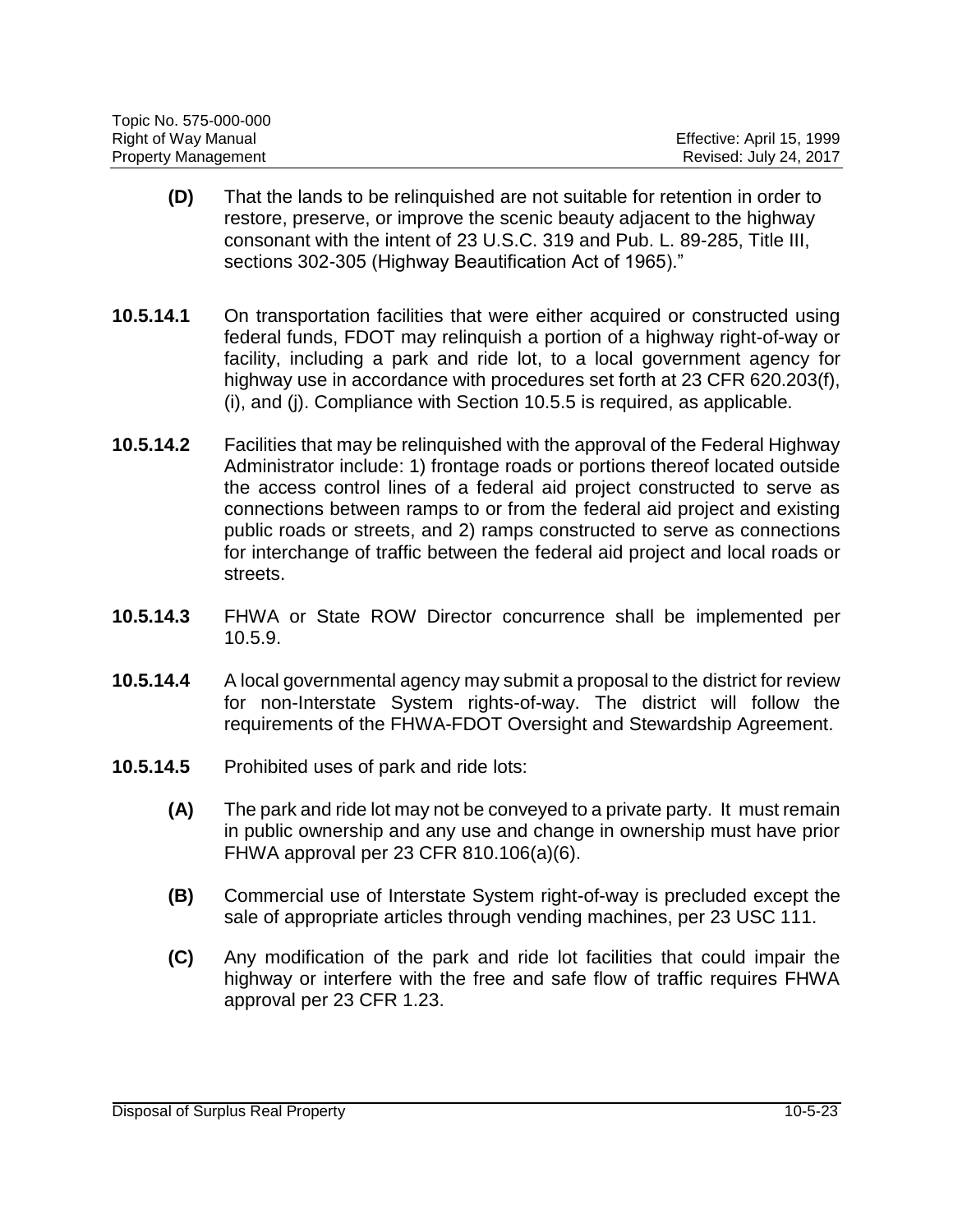#### **10.5.14 Required Documentation**

The following information shall be compiled by the district and retained in the official file:

- **(A)** The District Secretary's or authorized designee's written approval for the property to be declared surplus and conveyed;
- **(B)** Complete name and address of applicant;
- **(C)** A right of way map marked to depict the area to be disposed;
- **(D)** Legal description of the property to be conveyed;
- **(E)** Title evidence, if applicable;
- **(F)** Documentation, such as notification and related correspondence, of the local government's right of first refusal, if applicable;
- **(G)** A copy of the advertisement for a negotiated sale or for bids, if applicable;
- **(H)** A copy of the bid tabulation sheet and other documents related to the sale, if applicable;
- **(I)** If disposing of a high maintenance or liability (nuisance) property, written documentation establishing the property's significant liability risk to FDOT and the projected ten (10) year maintenance costs. If no significant liability risk exists but maintenance costs are significant, the projected ten (10) year maintenance costs should be established;
- **(J)** A copy of the signed *Form No. 575-060-22, Radon Gas Notification*, if applicable;
- **(K)** A copy of the signed *Form No. 575-060-37, Radon Gas Notification and Disclosure of Lead-Based Paint Hazards Warning*, if applicable;
- **(L)** A copy of the appraisal(s) or agent's price estimate(s), if applicable;
- **(M)** A memorandum prepared by a qualified FDOT employee stating the results of a review of the appraisal in accordance with *Right of Way Manual, Section 6.1, Appraisal and Appraisal Review*, if applicable;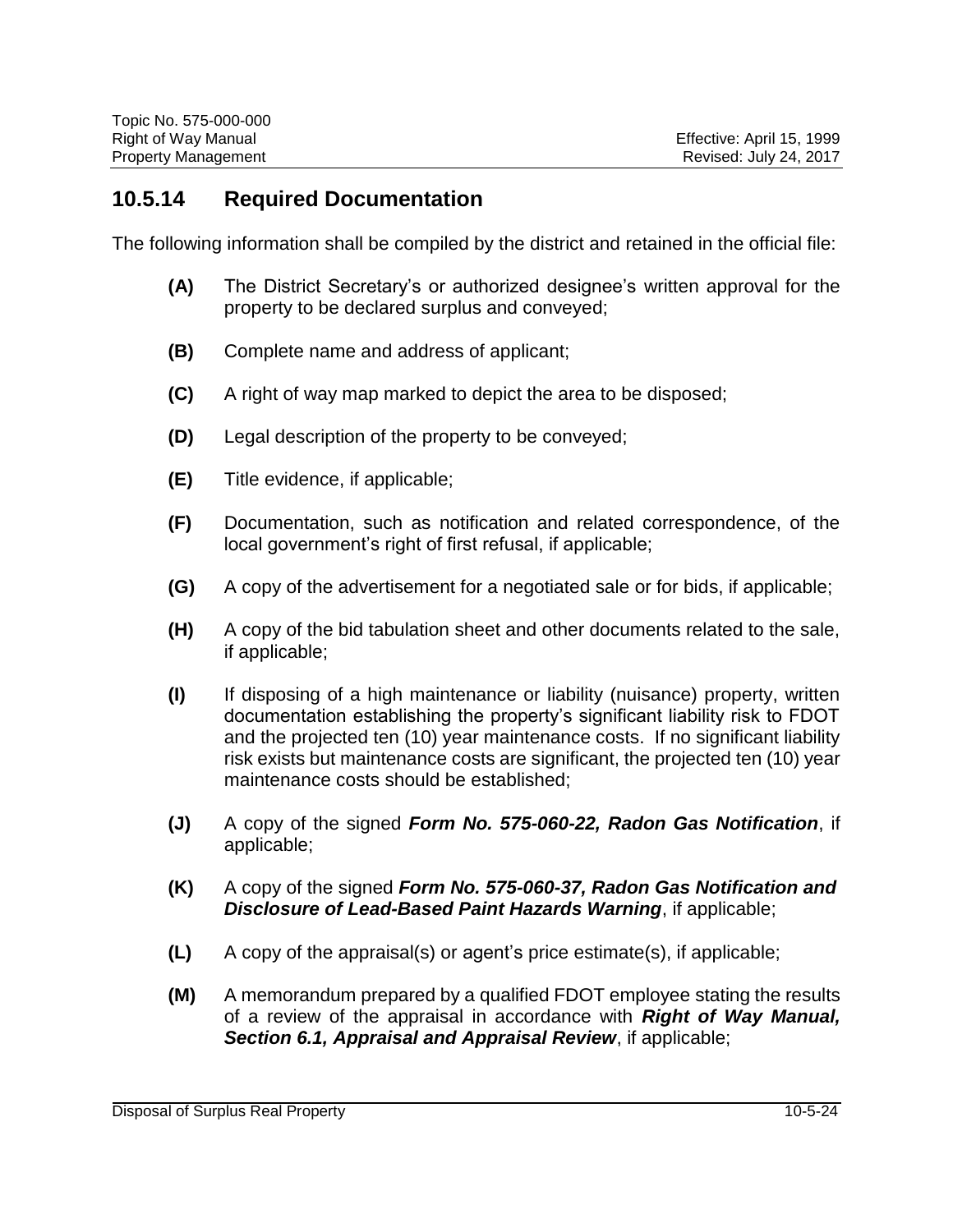| Topic No. 575-000-000      |                           |
|----------------------------|---------------------------|
| Right of Way Manual        | Effective: April 15, 1999 |
| <b>Property Management</b> | Revised: July 24, 2017    |

- **(N)** Appraisals agent's price estimate(s) or written estimates if goods, services, or real property are received as consideration in lieu of cash;
- **(O)** For oil, gas, and other mineral interest reservation waivers, a copy of the purchaser's reservation waiver request including written justification and the District Secretary's or authorized designee's signed approval of the waiver;
- **(P)** For public purpose conveyances and relinquishments, a copy of the local government or other political subdivision's adopted resolution or a copy of the letter signed by the agency head requesting the property for use by that agency;
- **(Q)** For disclaimer requests, a copy of the applicant's request, results of the title search, and, if applicable, a copy of the disclaimer;
- **(R)** For transfers of properties converted to a non-transportation use to FDEP, copies of executed FDEP *Title, Possession and Lien Affidavits*, survey sketches, environmental audits, FDEP *Environmental Affidavits*, and executed deeds;
- **(S)** For transfers of FDOT surplus property to FDEP, copies of correspondence notifying FDEP of the availability of surplus property, copies of requests for extensions, approvals or denials of the requested extensions, and copies of correspondence from FDEP accepting or refusing the transfer;
- **(T)** For disposal of properties acquired with federal funds, copies of FHWA's concurrences with the disposals of properties acquired for the Interstate System and copies of the Director's, Office of Right of Way, concurrences for all other disposals;
- **(U)** A copy of the executed deed;
- **(V)** Copies of *Form No. 575-060-02, Cash Receipt Form*; and
- **(W) Form 650-050-12, Type 1** *Categorical Exclusion Checklist* per NEPA assignment.

#### **TRAINING**

Right of Way Program participants will be trained in the activities required by this procedure during the Property Management segment of the FDOT Fundamentals of Right of Way Course.